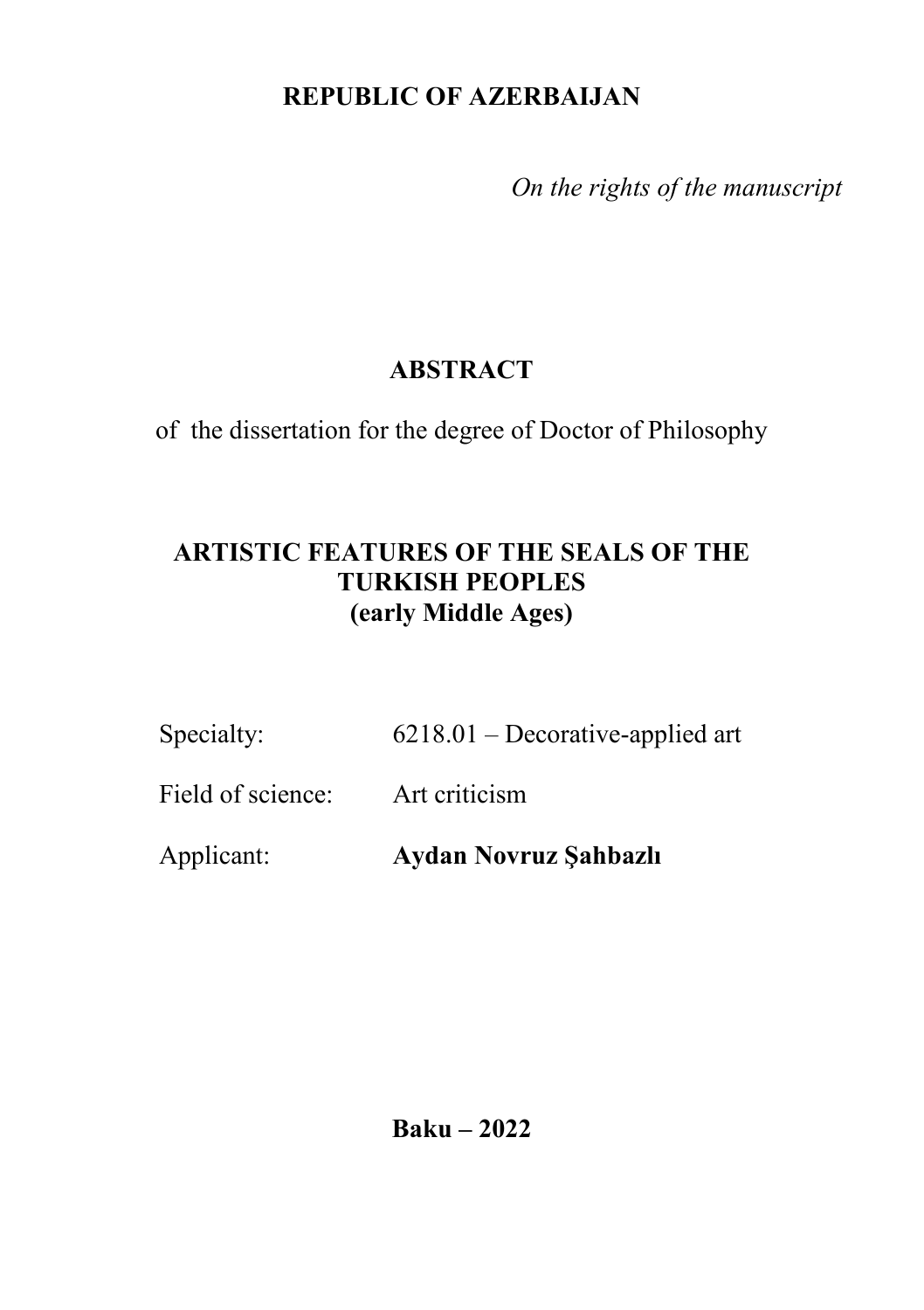The work was performed at Azerbaijan State Academy of Arts of the "History of Art" department

| Scientific supervisor: | doctor of art-criticism sciences, professor<br><b>Sevil Yusif Sadikhova</b> |
|------------------------|-----------------------------------------------------------------------------|
| Official opponents:    | doctor of art-criticism sciences, professor<br>Sabira Safi Dunyamaliyeva    |
|                        | doctor of philosophy in art-criticism<br><b>Toghrul Rasim Efendiyev</b>     |
|                        | doctor of philosophy in art-criticism<br>Nurana Mirali Salimli              |

Dissertation Council – Ph.D 2.34 of the Supreme Attestation Commission under the President of the Republic of Azerbaijan, operating at the Azerbaijan State Academy of Arts

Chairman of the

Dissertation Council:

Scientific Secretary of the<br>Dissertation Council:

Chairman of the scientific seminar:

 People's artist, professor **Fuad Mammad-Emin Salayev**

doctor of philosophy in art-criticism, associate professor **Khanım Zalimkhan Asgerova** 

 People's artist, professor  **Arif Mokhubali Azizov**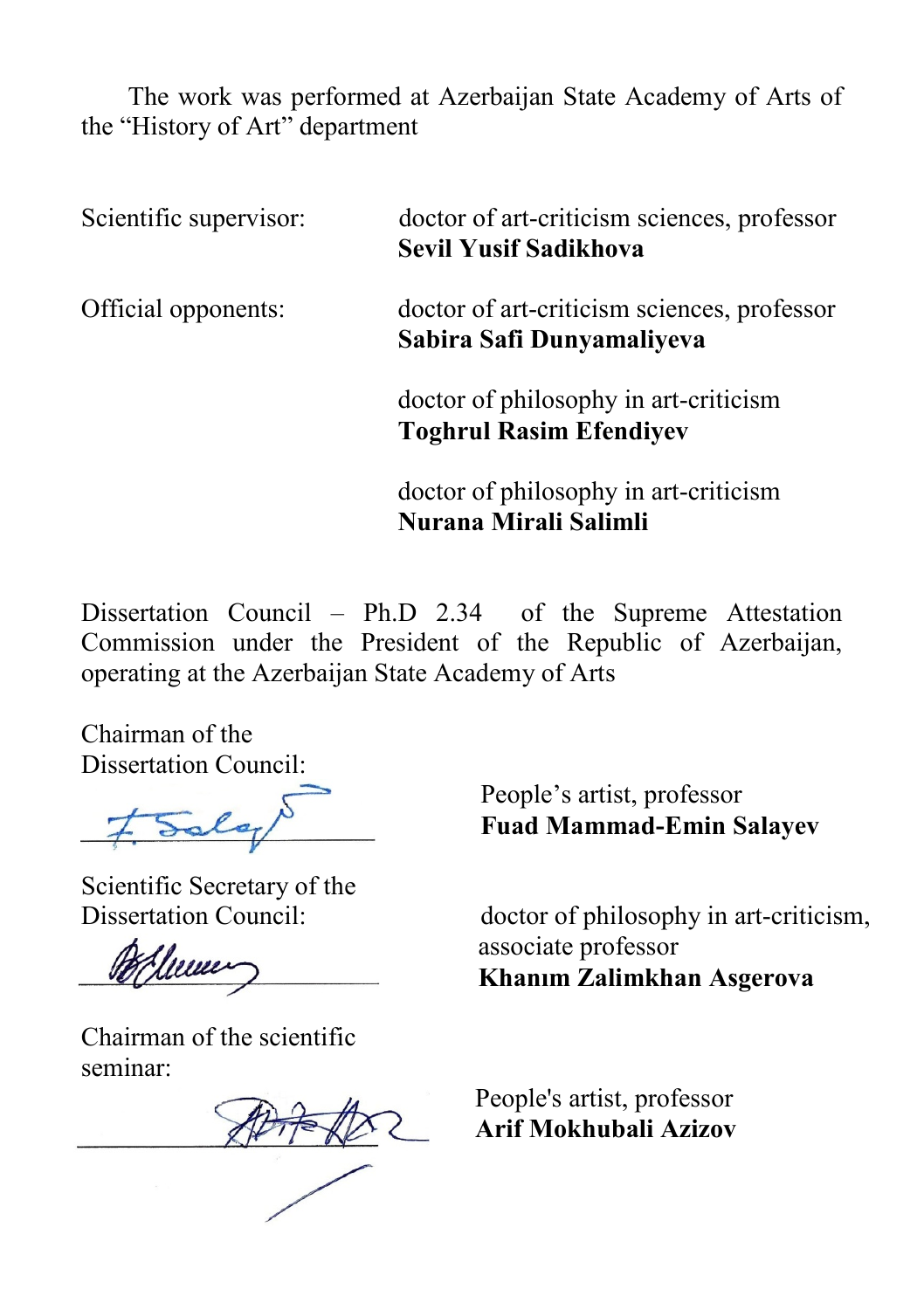### **GENERAL CHARACTERISTICS OF THE RESEARCH WORK**

 **Relevance of the topic and the degree of development:** Seals are an important information material of the people's cultural heritage. Their study helps to identify many historical aspects, such as property differences in ancient society, the emergence of class society and the state, and trade, economic, and cultural relations. At the same time, seals are works of art.

 In ancient times, every person who owned a property had his own seal. The seals used it to certify documents, doors of houses and warehouses, as well as various goods and products. In addition, copperbronze seals were symbols of power, high status indicators, and the presence of property.

 The choice of the subject is due to the fact that in the early medieval works the artistic design features of the seals of the ancient Turkic peoples, the problem of thorough research has not been sufficiently studied.

 According to the mentioned period, the artistic design features the seals of the Turkic peoples can be found only in separate article format informative sources or as a small part of scientific works devoted to the genres of decorative-applied art woven. The development of this field in Azerbaijani art criticism has not been widely studied. The study of this field is relevant in terms of studying the artistic principles of the art of stamping, which plays an important role in the development of decorative and applied art in Azerbaijan, its national ornament solution, special calligraphic features, the study of the symbols of Turkic peoples. From this point of view, modern art criticism is concerned with the study and analysis of the artistic design features of the seals of the Turkic peoples, the material obtained in connection with the study of similarities and individual features of the samples in this field.

 If we pay attention to the long history of the art of the Turkic peoples, we can see that its compositional features by periods and tribes developed from simple to complex, and then seriously implemented in the writing system. It is unambiguous that this is due to the high aesthetic sense and delicate taste of the painter and calligrapher. This is, especially, the artistic and aesthetic traditions of the socio-historical period, craftsmanship issues were closely related to religious ideology.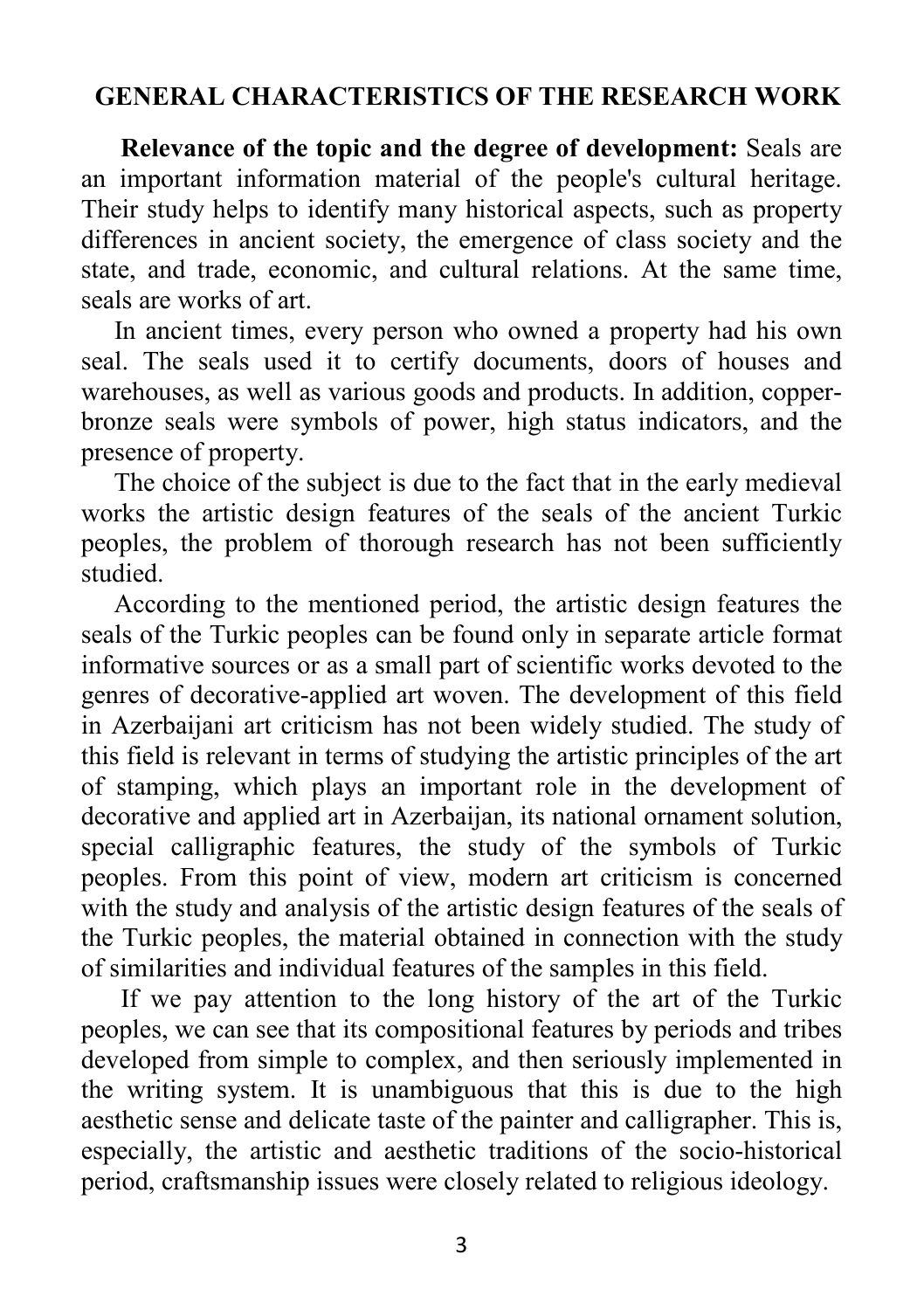Therefore, the seal of the Turkic peoples the development trend of the artistic design of art from the primitive to the advanced has undergone a dynamic process. This process solves the composition on the seals, descriptive motifs in the most important aspects of artistic design, such as the principles of symmetry in executive technique, etc. manifests itself. The development of the art of sealing with stamps, rock paintings, and later in a special writing style, ornamental plan, was on the one hand for industrialization, confirmation of the ruler or individual identity on the other hand due to the religious and mythological, as well as lifestyle and political was views of the people.

 Thus, the early Middle Ages are relevant in the context of detailed the character of the seals of the Turkic peoples based on the principle of national creativity and the study of modern Azerbaijani decorative art. The scientific understanding of positive experience in this field can give impetus to the development of decorative-applied art.

 In the whole territory of Azerbaijan, including Mingachevir, Khinisli, Archaeological excavations in Torpaqqala, Arangala, Ganja and some places study of seals containing hundred samples of glyptics found it extremely important in the study of the ancient history of Azerbaijan. Thus which are engraved on the colorful eyebrows of the rings and act as ornaments, but also seals that act as shields cover a wide range of issues. It is no coincidence that researchers consider these miniature carvings as a kind of mirror that reflects life and versatile art.

 The study of the art of glyptics in Azerbaijan began in the middle of the twentieth century. The first researches were conducted by Y. Pakhomov, N. Minkevich-Mustafayeva and A. Rahimov.Their research provided information on pre-Islamic seal and glyptic samples preserved in the Museum of Azerbaijani History<sup>[1](#page-3-0)</sup> as well as seals-rings found in Beylagan, were reported  $2$ .

l

<span id="page-3-0"></span><sup>1</sup> Пахомов Е.А. Доисламские печати и резные камни Музея истории Азербайджана. Баку, 1949; Пахомов E.A. Доисламские печати и резные камни музея Истории Азербайджана. МКА. т. I. Баку. 1964, с. 104

<span id="page-3-1"></span><sup>&</sup>lt;sup>2</sup> Минкевич-Мустафаева Н.В., Рагимов А.В. Перстни с печатями из Байлакана // ДАН Азерб ССР, № 9. Баку, 1965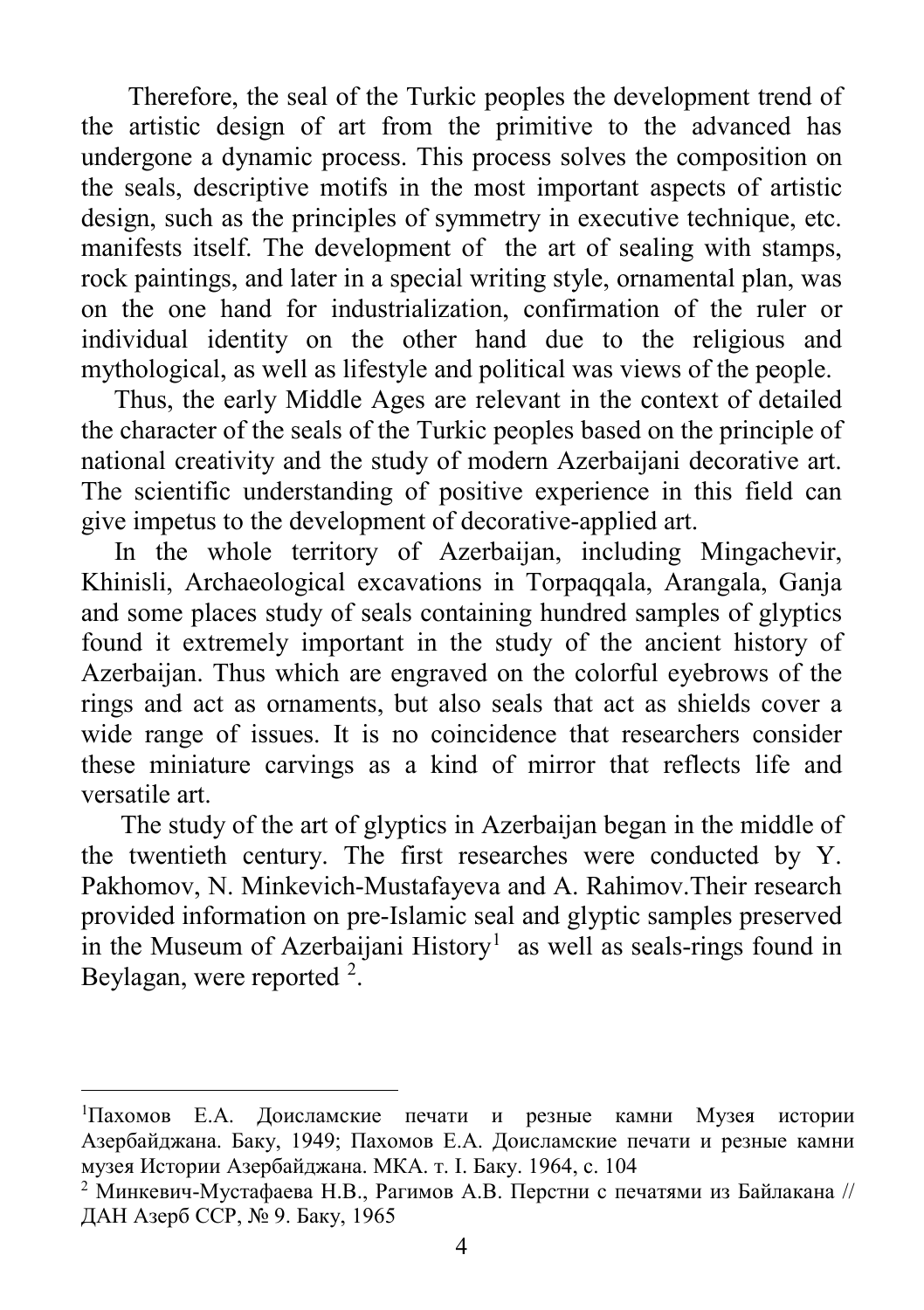General characteristics of the seals found in Mingachevir H.Aslanov and researched by I.Babayev<sup>[3](#page-4-0)</sup>. Research proves that in Azerbaijan near the ancient world and many examples of glyptics found during archeological excavations they are imported products of Eastern countries. But, among them the local carving art, there is also a product of masters <sup>[4](#page-4-1)</sup>. BC Numerous clay stamps known from the 1st century and found in Mingachevir (pintaderin) is a local product and provides information about their purpose I. Narimanov<sup>[5](#page-4-2)</sup>, that they are large and the lower part is round and rectangular presents. The researcher notes that the stamps depict solar images (swastika, sun) given.

 BC I. Babayev's researches show that the ancient Eastern cylindrical seals dating back to VII-VI centuries were brought to Azerbaijan<sup>[6](#page-4-3)</sup>. The next period  $-$  BC. According to G.Aslanov and I.Babayev<sup>[7](#page-4-4)</sup>, who gave information about the identity of cast metal seals-rings of the IV-V centuries with antique and metal seals found in Iran, especially in Persepolis, such products were close to the monuments of Achaemenid Iran.

 A. Seyidov, who researched Nakhchivan seals, states that these art monuments were discovered in the town of the Bronze-early Iron Age in the north-west of the village of the same name in the Kangarli region

 $\overline{a}$ 

<span id="page-4-0"></span><sup>&</sup>lt;sup>3</sup> Асланов Г., Бабаев И. Общая характеристика памятников глиптики, найденных при раскопках в Мингечауре // «Изв. АН Азерб. ССР, серия общественных наук», № 2, Баку, 1965, с. 94-102

<span id="page-4-1"></span><sup>4</sup> Асланов Г., Бабаев И. Общая характеристика памятников глиптики, найденных при раскопках в Мингечауре // «Изв. АН Азерб. ССР, серия общественных наук», 1965, № 2, с. 94-102; Nərimanov İ.H., Xəlilov C.A. Sarıtəpədə arxeoloji qazıntılar // AMM, IV cild, Bakı, 1962*;* Асланов Г.М., Ваидов Р.М., Ионе Г.И. Древний Мингечаур. Баку, 1959; Бабаев И.А. Памятники глиптики Азербайджана античной эпохи и раннего средневековья: / авторефат дис. кандидата исторических наук / – Баку, 1965.

<span id="page-4-2"></span><sup>5</sup> Нариманов И.Г. Глиняные штампы из Западного Азербайджана // МКА, т. VII. 6 Бабаев И.А. Некоторые вопросы изучения памятников глиптики в Азербайджане

<span id="page-4-3"></span><sup>//</sup> ДАН АзССР, XX, 1964, № 6.

<span id="page-4-4"></span><sup>&</sup>lt;sup>7</sup> Асланов Г., Бабаев И. Общая характеристика памятников глиптики, найденных при раскопках в Мингечауре // «Изв. АН Азерб. ССР, серия общественных наук», 1965, № 2, с. 94-102, s. 95-98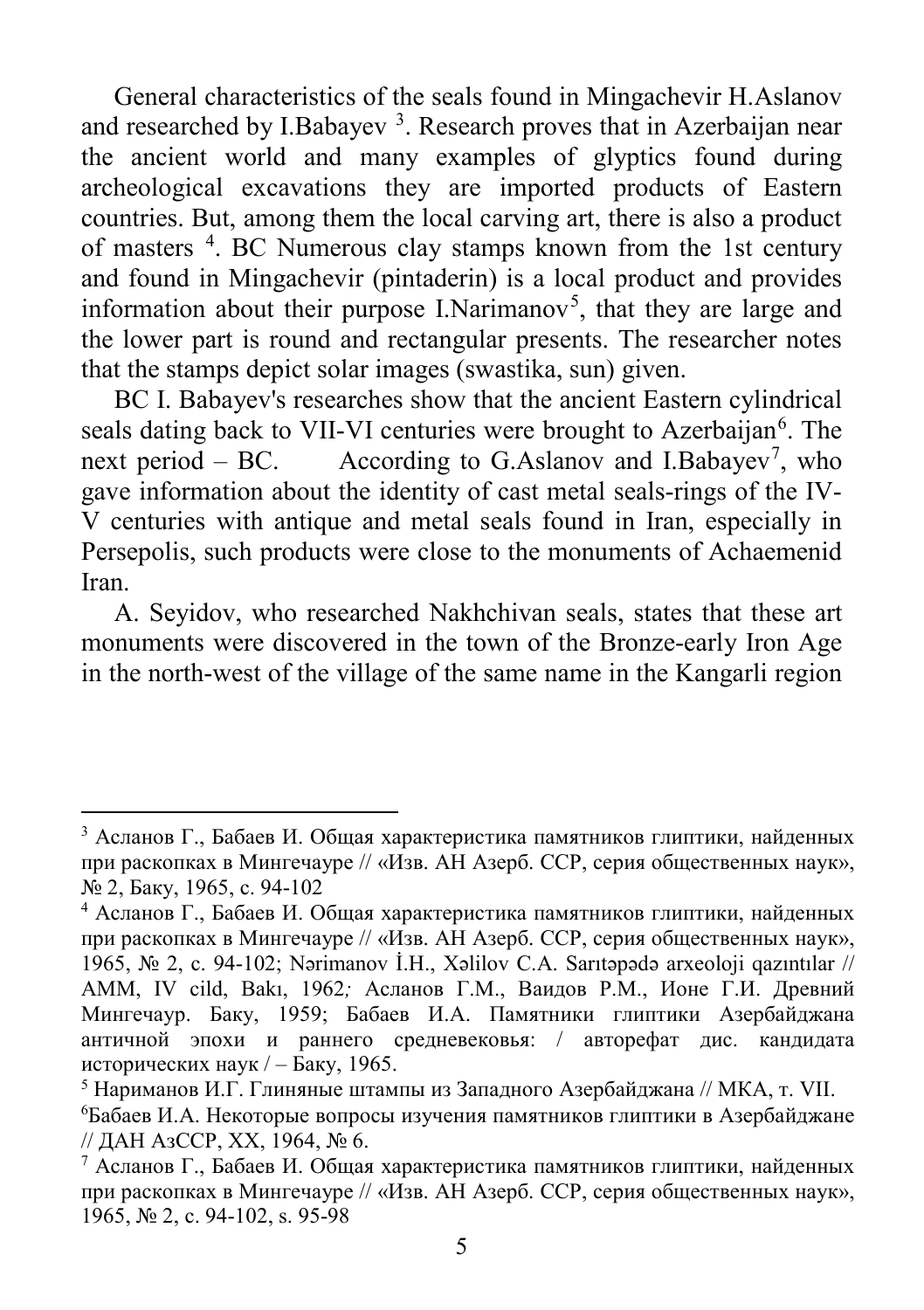of the Shakhtakhti region<sup>[8](#page-5-0)</sup>. Glyptic samples of this region have been extensively studied by G. Agayev<sup>[9](#page-5-1)</sup>.

 As a result of the study of glass seals found in Khinisli village of Shamakhi and Torpaqqala (Gaz region), it became known that the art of glass was known in ancient Azerbaijan as early as the beginning of our era[10](#page-5-2).The study of seals belonging to Caucasian Albania was conducted by S.M. Gaziyev<sup>[11](#page-5-3)</sup> and I. Babayev<sup>[12](#page-5-4)</sup>. The analysis of the images on the gems found in the cube fashion shows is carried out in the researches of T. Golubkina and R. Vahidov<sup>[13](#page-5-5)</sup>.

 One of the recent researches is F. Seyidova's article dedicated to seals and rings<sup>14</sup>. It should also be noted that the clay and metal seals, which are mainly preserved and displayed in the National Museum of History of Azerbaijan, as well as carved on colored stones with a variety of glyptics. Particular attention is paid to the study of intalia, which are traditionally placed on the ring eyebrow and replace the seal. On the other hand, the research carried out in the museum is only of historical and ethnographic nature, these miniature works of carving are not analyzed from the point of view of art criticism.

 Seals produced in Turkey have been studied by a number of prominent researchers in the country. Meanwhile, Shinasi Acar's<sup>15</sup>and

 $\overline{\phantom{a}}$ 

<span id="page-5-0"></span><sup>8</sup> Seyidov A. Q. Naxçıvan Tunc dövründə. / A.Q.Seyidov – Bakı, 2000.

<span id="page-5-1"></span><sup>9</sup> Ağayev Q.H. Şahtaxtının orta tunc dövrü. / Q.H.Ağayev – Bakı: Çaşıoğlu. 2010, 150 s.**;** Ağayev Q.H. Şahtaxtıda arxeoloji ekspedisiyasının 2009-cu il qazıntılarına həsr olunmuş hesabat // Azərbaycanda arxeoloji tədqiqatlar. 2010; Ağayev Q.H. Şahtaxtı arxeoloji kompleksinin orta tunc dövrü // "Azərbaycan arxeologiyası", 2010, cild 13, №1.

<span id="page-5-2"></span><sup>10</sup> Nuriyev A.B. Qədim Şamaxıda şüşə istehsalı haqqında // AMM, VI cild, Bakı, 1965, s. 115-117

<span id="page-5-3"></span><sup>11</sup> Qazıyev S.M. İki küp və iki katakomb dəfinələri haqqında // AMM, III cild, Bakı, 1953, s. 23

<span id="page-5-4"></span><sup>&</sup>lt;sup>12</sup> Babayev İ.A. Qafqaz Albaniyasında qliptika əşyalarının istehsalına dair // AMM, VII c., 1973, s. 208, s. 67-70

<span id="page-5-5"></span> $13$  Ваилов Р.М. Раннесредневековое городище Судагылан (Мингечаур) // КСИИМК, вып. 54, 1954, с.135; Голубкина Т.И. Археологические обследования и раскопки кувшинных погребений в Азербайджане в 1953 г. // «Изв. АН Азерб. ССР, серия обществ. наук», 1959, № 1, с.20-23; Голубкина Т.И. Марки на керамике из Мингечаура // «ДАН Азерб. ССР», № 6, 1949, с. 230-234

<span id="page-5-6"></span><sup>&</sup>lt;sup>14</sup>Сеидова Ф. Печати и перстни-печатки // «Каспий» - 135. – 2017, 14 декабря.

<span id="page-5-7"></span><sup>15</sup> Acar Şinasi. "Mühürcülük Sanatı ve Mühürcüler", Antik Dekor, S.37, İstanbul, 1996, s. 94-100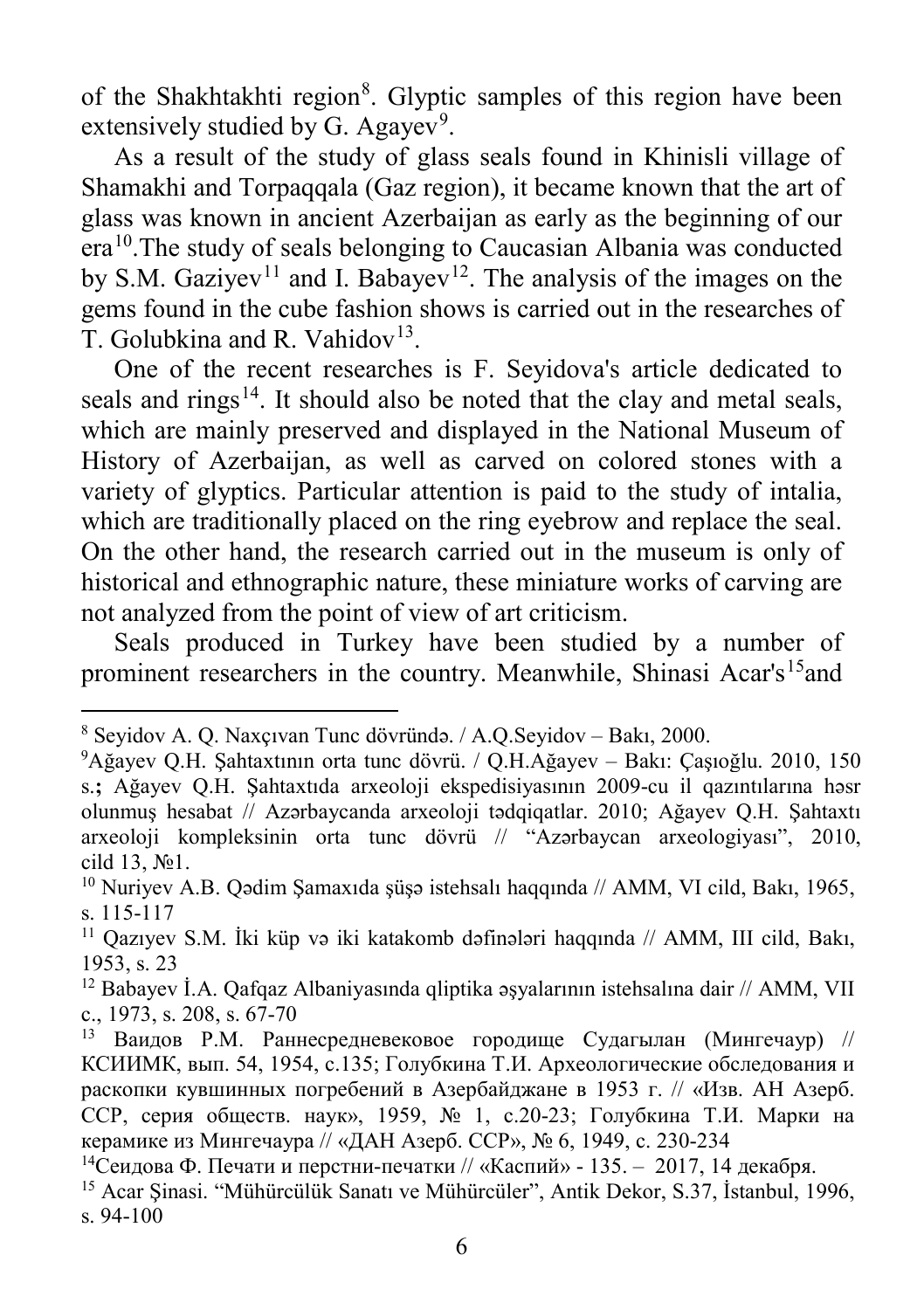Fatma Egemen Engin's<sup>[16](#page-6-0)</sup>to the art of sealing and seals Erol  $\ddot{\text{O}}$ zbilgen's<sup>[17](#page-6-1)</sup>and Zeki M.Kushoglu's<sup>18</sup>it is worth mentioning research on the art of stamping in Ottoman cultures. Ottoman-era talismanic seals are examined in monographs by Suleyman Berk<sup>[19](#page-6-3)</sup> and by Haluk Perk<sup>20</sup>. In the joint work of these authors, the art of the seal is examined in terms of the political, social and trade relations of the Ottoman world<sup>21</sup>. Another Turkish researcher, Semra Tunc<sup>[22](#page-6-6)</sup> and the study, co-authored by Emine Yenter's, explores the place and role of Ottoman seal art in classical Turkish poetry. The artistic features of Turkish clay stamps are analyzed in the research of Enrica Fiandra<sup>[23](#page-6-7)</sup>. The art of sealing from the Byzantine period is studied in the scientific work of Ayse Hürün<sup>[24](#page-6-8)</sup>.

 Many studies are devoted to the seals of the Turkic-speaking peoples of Central Asia although they have been known mainly since the 70s twentieth century. The images depicted on them have become one of the main sources of mythological ideas, rituals and the reconstruction of the social relations of an unwritten civilization. Seals of Central Asia are examined in a number of essays by Q.A

 $\overline{a}$ 

<span id="page-6-0"></span><sup>&</sup>lt;sup>16</sup> Egemen Engn Fatma. Mühür ve Mühürcülük Sanatımız (Üzerine Derlemeler), İstanbul. 1994

<span id="page-6-1"></span><sup>17</sup> Özblgen Erol. "Osmanlı Kültüründe Mühür ve Mühürcülük Sanatı", Antika, S.31, İstanbul, 1987, s. 6-28

<span id="page-6-2"></span><sup>18</sup> Kuşoğlu M. Zeki. Hâk Sanatında Mühür. İlgi, S.36, İstanbul, 1983, s.32-35; Mühür // Dünkü Sanatımız–Kültürümüz, İstanbul: Ötüken Yayınları, 1994, s.23-27; Mühürcülük-Osmanlı Dönemi // Dünden Bugüne İstanbul Ansiklopedisi, C.6, İstanbul, 1994, s. 17-18; Tarihin Görgü Şahitleri Osmanlı Mühürleri, İstanbul, 2009.

<span id="page-6-3"></span><sup>19</sup> Berk Süleyman. Osmanlı Tılsım Mühürleri // P Sanat, Kültür, Antika Dergisi, S.29, İstanbul, 2003, s. 22-31

<span id="page-6-4"></span><sup>20</sup> Perk Haluk. Osmanlı Tılsım Mühürleri Haluk Perk Koleksiyonu. İstanbul, 2010.

<span id="page-6-5"></span><sup>21</sup> Perk Haluk-Berk Süleyman. Osmanlı Dünyasının Siyasal, Sosyal ve Ticari ilişkilerinin Bir Aynası Olarak Mühür ve Mühür Sanatı // Art Decor, Sayı: 100, İstanbul, 2001, s. 134-142

<span id="page-6-6"></span><sup>22</sup> TUNÇ Semra -YENTERZ Emine. Osmanlı Mühür Sanatı ve Klasik Türk Şiirinde Mühür // Turkish Studies International Periodical for the Languages, Literature and History of Turkish or Turkic Volume 8/1 Winter, Ankara, 2013, p.2633-2650

<span id="page-6-7"></span><sup>23</sup> Fiandra Enrıca. Mühürler, Kil Mühür Baskıları // Arkeo Atlas, S.2, İstanbul, 2003, s. 32-34

<span id="page-6-8"></span><sup>24</sup> Hür Ayşe. Mühürcülük-Bizans Dönemi // Dünden Bugüne İstanbul Ansiklopedisi, C.6, İstanbul, 1994, s. 16-17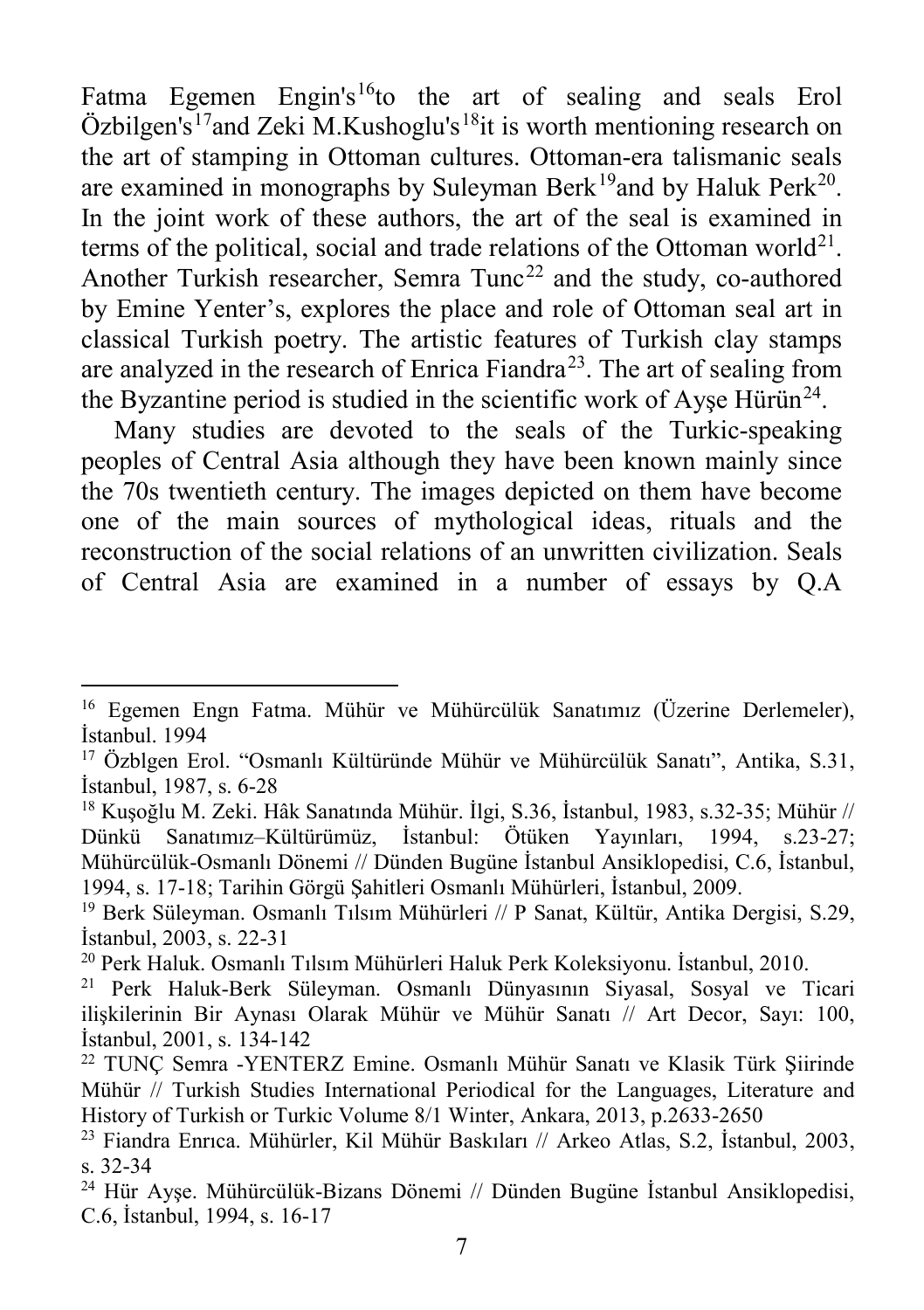Pugachenkova and L.I Rempel<sup>25</sup>. The study of the art of glyptics and sphragistics and its examples in ancient Margiana was carried out in the scientific work of Y.K Tirkishova<sup>26</sup>. The descriptive motifs reflected in the seals of the Bactrian-Margian archeological complex were studied in the article by Y.V Antonova<sup>27</sup>. The analysis of the Eastern glyptic art of the Turkic-speaking peoples can be found in the researches of Q.A Pugachenkova<sup>[28](#page-7-3)</sup>. Special, the researcher's attention is drawn to the collection of the Museum of History of the Uzbek SSR the study of preserved Achaemenid gems is worthy<sup>[29](#page-7-4)</sup>.

Thus, scientific research to date proves that decorative- which is a branch of applied art and is widespread among Turkic-speaking peoples to date, their artistic design has not been studied in terms of art criticism features the semantic opening of the ornament on the seals not conducted. In this regard, the choice of topic is relevant.

**Object and subject of research:** The subject of the research is the study of the artistic design features of the art of seal of the Turkic peoples since the early Middle Ages**,**

 The object of research is the samples of seals dating back to the early Middle Ages, discovered coincidence during archeological excavations in the territory of the republic, Turkey private collections and other Turkic-speaking areas, as well as preserved in the National Museum of History of Azerbaijan is displayed.

**Objectives and tasks of the research:** The purpose of the study is to reveal the richness of the seals, artistic design and ornamentaldescriptive motifs of the Turkic peoples in the early Middle Ages, to determine the features of their formation, the development of the

 $\overline{\phantom{a}}$ 

<span id="page-7-0"></span><sup>&</sup>lt;sup>25</sup>Пугаченкова Г.А., Ремпель Л.И. Очерки искусства Средней Азии / Г.А.Пугаченкова, Л.И.Ремпель – Москва,1982. с. 39

<span id="page-7-1"></span><sup>&</sup>lt;sup>26</sup> Тиркишова Я.К. Глиптика и сфрагистика Древней Маргианы бронзового века // История и археология: материалы III Междунар. науч. конф. (г. Санкт-Петербург, декабрь 2015 г.). СПб.: Свое издательство, 2015, с. 82-85

<span id="page-7-2"></span><sup>&</sup>lt;sup>27</sup> Антонова Е.В. «Змея» и «орёл» в глиптике «Цивилизации Окса» // «Вестник древней истории». №2 (233), Москва, 2019, с. 46-52

<span id="page-7-3"></span><sup>&</sup>lt;sup>28</sup>Пугаченкова Г.А. Материалы по восточной глиптике // Труды Среднеазиатского государственного университета / Среднеазиат. гос. ун-т. Ташкент, 1950. с. 139- 154

<span id="page-7-4"></span><sup>29</sup> Пугаченкова Г.А. Три ахеменидские геммы из собрания Музея истории Узбекской ССР // Труды МИУС. 1956. Вып. 3. с. 81-87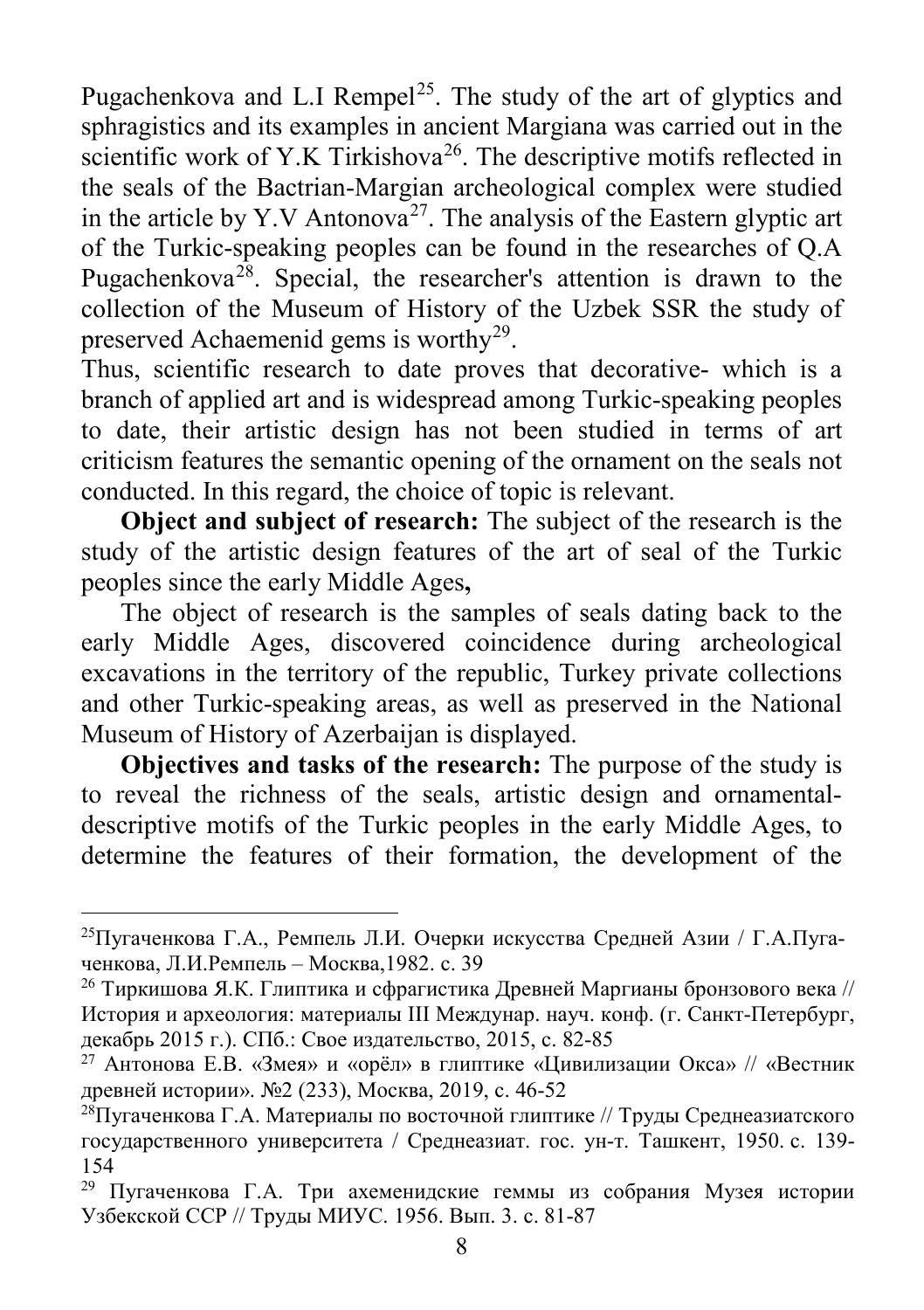principles of artistic evolution. For this purpose, the following executive tasks have been set:

To determine the principles of development of the seals of the Turkic peoples;

 - To determine the main features of the ancient Turkic peoples by conducting research on the seal tradition;

 - To investigate the artistic features of bird and animal patterns on the seals of the Turkic peoples in the early Middle Ages;

 - To investigate of the principle of imagery in the seals of the Turkic peoples in the early Middle Ages;

 - To determine the artistic solution of inscriptions and signs on the seals of the Turkic peoples;

**Research methods:** National and universal artistic values, scientific-theoretical conclusions of art criticism, as well as the method of approach in terms of scientific analysis were used in the analysis of the problems of artistic design of seals, which form a branch of decorative-applied art.

 The method of historical-comparative and art criticism analysis was applied in the study of the problem. Analysis of seal samples in the territories inhabited by Azerbaijan, Turkey and Turkic-speaking peoples with reference to preliminary research materials carried out in sequence at the same time, the analysis of the artistic features of works of art for each technological method is systematically reflected.

 The solution of the problem was connected with history, archeology, ethnography. This allowed a comprehensive approach to the works of decorative-applied art, to determine or reveal the integrity of the content and form of the genesis of monuments, as well as their reperception over time, to determine the characteristics and specificity of stamp art as an artistic concept. During the research, the theoretical provisions and results of modern cultural thought and art criticism were used. The opinions, assessments and achievements of Azerbaijani researchers on this topic are used as a methodological basis.

#### **The main provisions leading to the defense:**

 - The descriptive motifs used in the artistic design of the seals of the Turkic peoples are reflected in the stamps, starting with simple linear elements.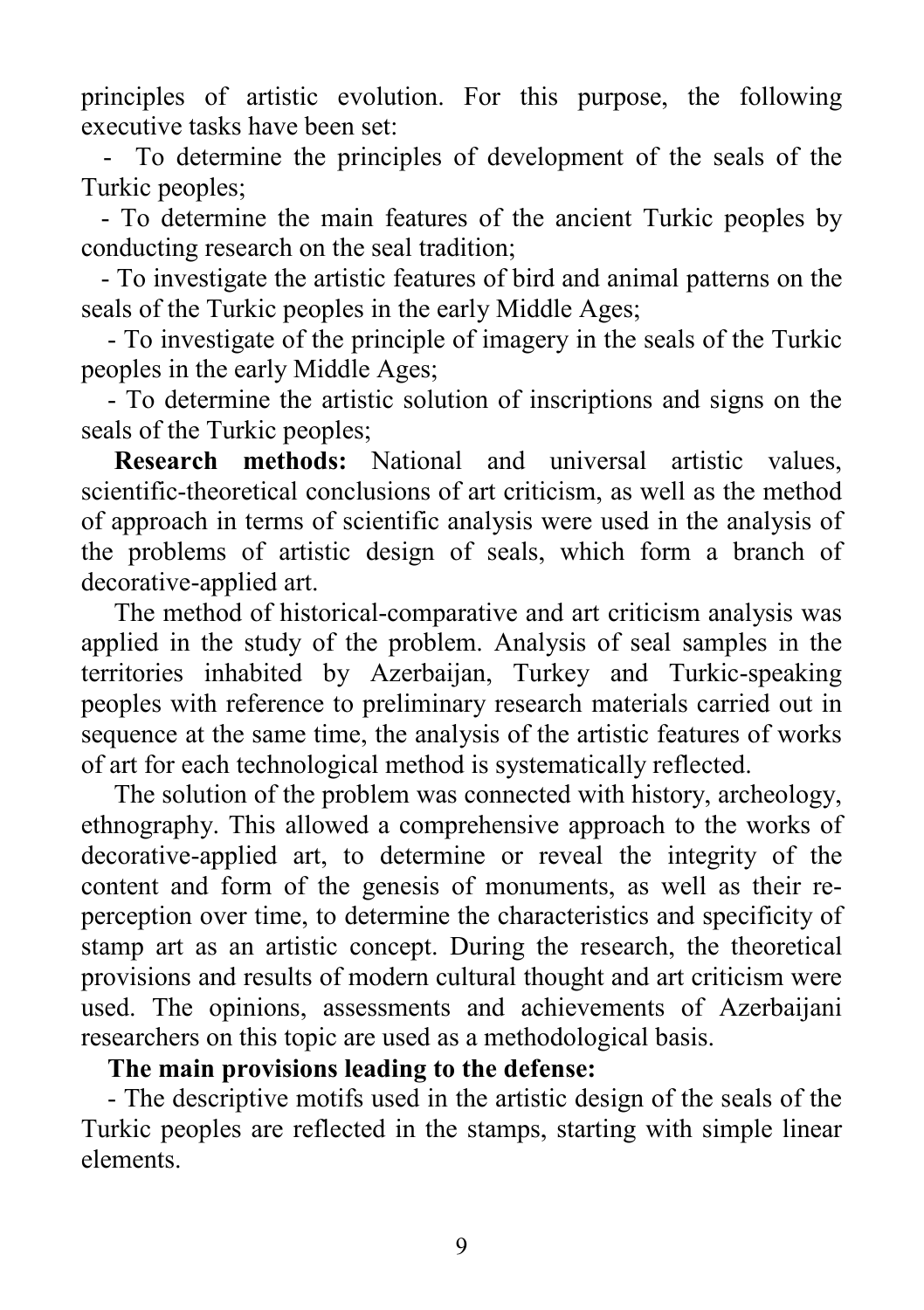- In the images of birds and animals in their seals, they sometimes appear in real forms, and in many cases with a symbolic explanation.

 - In the examples of early medieval seals, the ethnic descriptions and individual features of people are traced in the plot images.

 - The linear symbols on the samples of early medieval seals allow to determine their socio-political affiliation.

 - Although the seals of the Turkic peoples were implemented in a form that belonged to each nation according to their area of use, what united them was the principles of Turkism and the same lineage.

 **Scientific novelty of the research:** The scientific novelty of the research is reflected in the following provisions:

1. To research for the first time, the principles of development of the artistic arrangement features of the seals belonging to the Turkic peoples of the early Middle Ages has been the object of a comprehensive;

 2. To has been seals discovered as a result of archeological excavations in the mentioned areas in connection with the subject has been analyzed for the first time from the point of view of art criticism;

3. To has been involved a wide range of material that reveals the main factors that are important in the development of decorative and applied arts in Azerbaijan and affect its capacity for ideas;

 4. As a result of generalization of the available factual material, the study of the history of the development of artistic features of Turkish seal art from ancient times to the early Middle Ages, classical feudalism and late Middle Ages reveals the evolution of artistic ideas related to the worldviews of different peoples allowed to emphasize its features, to determine the heritage of traditions and the relationship between periods;

 5. To an attempt has been made to reveal the worldview of the Turkic peoples as a result of research on mythological material and ancient beliefs in order to reveal the meaning, content, ornamentation and writing style of the stamps involved in the artistic design of the seals;

 6. To determine functional and artistic-aesthetic analysis of the seals allowed the specific features of this field as a field of art, thus their place in the decorative-applied art of Azerbaijan and the all-Turkic world identified;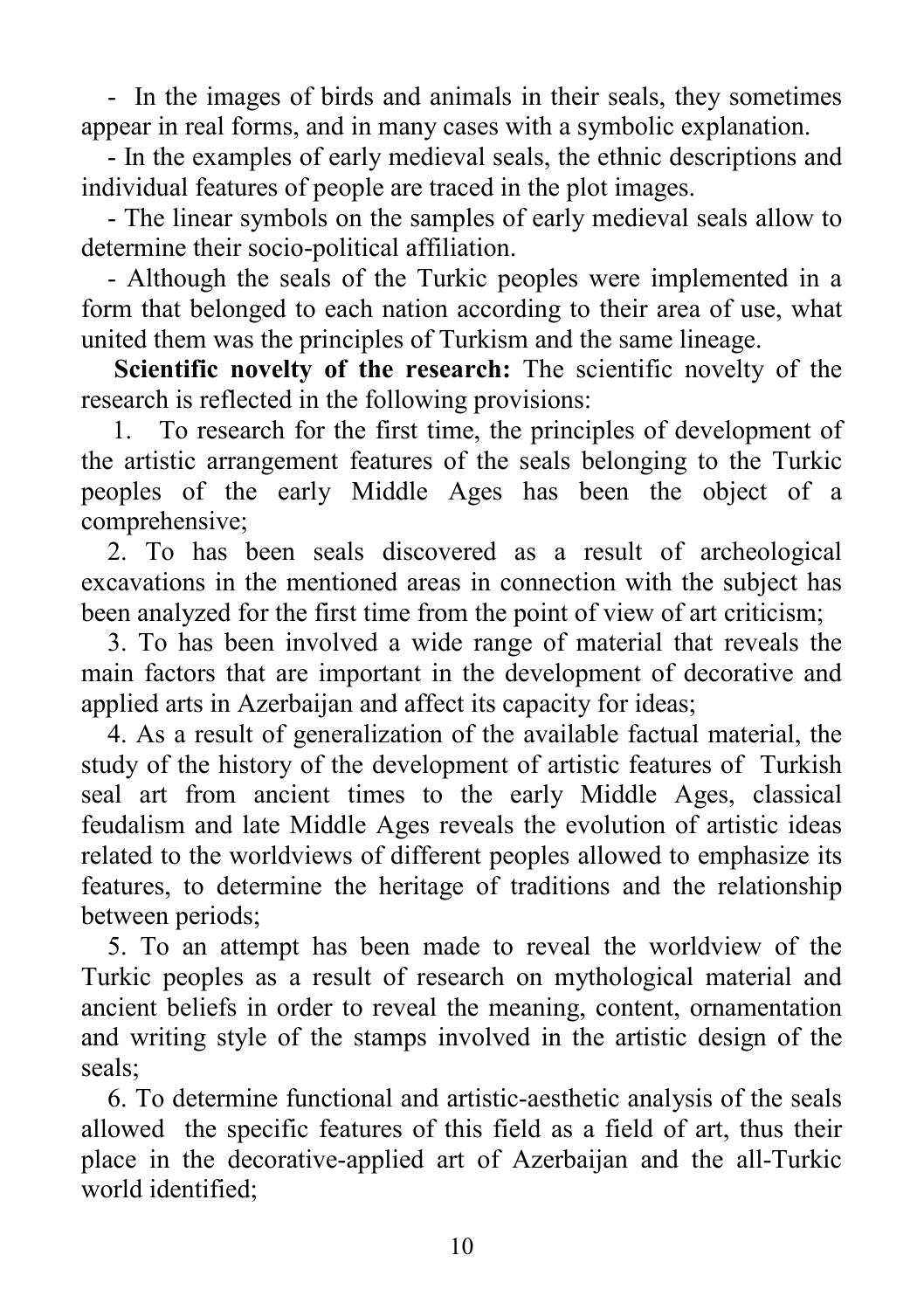7. To the complex art critique analysis allows to comprehensively reveal the formation of the artistic features of the art of seal, its implementation in different regions. Revealing the integrity of their form and meaning, revealing people's thoughts and feelings, their religious beliefs, ideas about the world and life, helps to identify the features of artistic features.

 **Theoretical and practical significance of the research:** Studies on seal samples, as well as national ornamental features, images dedicated to traditions, hunting and battle scenes, everyday life, and stamps, confirm that the Turks are a deep-rooted community.

 The research work in Azerbaijan and through the art of seal of other Turkic peoples seal on the enrichment of the theoretical capacity of the history of decorative-applied art more comprehensive features of medieval technological, artistic development of the samples allows you to watch. The research work is used as an auxiliary textbook in the teaching of "History of Azerbaijani Art", "History of Decorative and Applied Arts", "History of Ornament" to students majoring in painting, art, decorative and applied arts, as well as sculpture can be used. The dissertation is also a valuable tool for ethnographers, historians and art critics.

 **Approbation and application of the dissertation:** The dissertation was completed at the "History of Art" department of the Azerbaijan State Academy of Arts. The main content, scientific provisions and results of the research work 9 are reflected in the article.

 **Name of the organization where the dissertation work is carried out:** Department of "History of Art" of the Azerbaijan State Academy of Arts.

 **The total volume of the thesis with a sign indicating the volume of the structural units of the thesis separately:** The dissertation consists of an introduction, two chapters, five paragraphs, a conclusion and a list of references. Including: Introduction – 15.391, 1.1. – 38.777, 1.2. – 36.705, 2.1 – 36.573, 2.2. – 24.422, 2.3. – 25.810, Result – 8.292, Literature – 11.652 characters, the total volume of the dissertation consists of 197.622 characters. Illustrations reflecting the content of the research were presented in the form of an album in a separate volume (attached to the dissertation).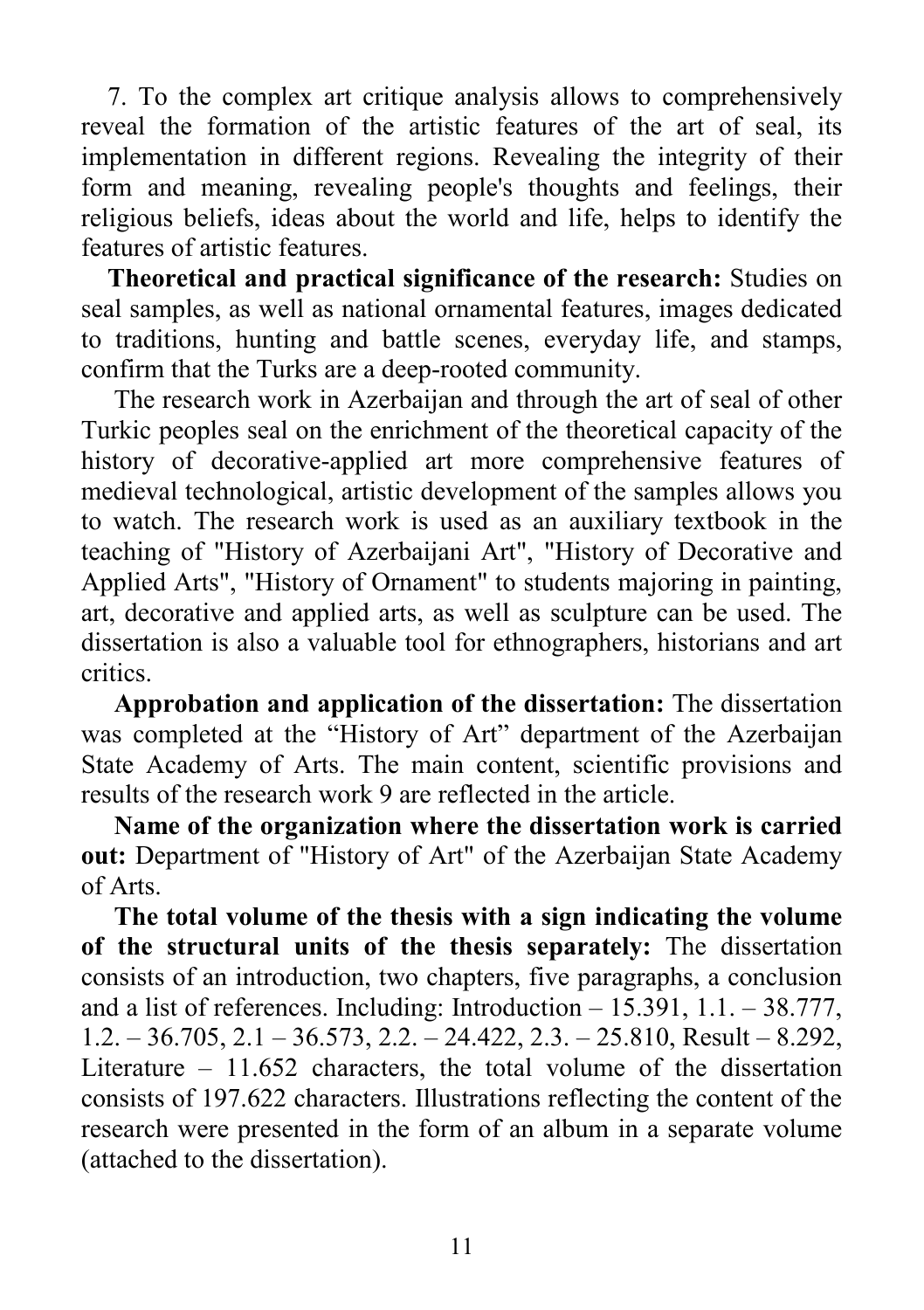In the **introductory** part of the dissertation, the topicality of the topic is substantiated, its purpose and objectives are defined, information on scientific novelty, its practical significance, structure and scope are reflected.

 **I Chapter:** It is called **"History of the establishment and principles of development of the seals of the Turkic peoples"** and combines two paragraphs. It is called **"History of the origin of the art of glyptics of the ancient Turkic peoples"** in the first paragraph, the concept of the first seal of the Turkic peoples and its forms of use, the principles of development in later centuries, and even the artistic form of the samples up to the last Middle Ages are defined.

 It is known that the seal, in the modern sense, is a "card" that symbolizes identification and identification, such as emblem, stamp, logo, coat of arms, sign, tattoo, and identifies tribes and dynasties. The seals used as descriptive symbols among the Turkic tribes served a promotional purpose, as well as a symbolic descriptive language. Seals, prove to be a means of expression in cosmological, mythological, religious and cultural meanings in Central Asia, the steppes of Eurasia and the Caucasus, as they are seen as descriptive expressions in different parts of the nomadic Turkic tribes. These "Embryonic writings" are the first graphic examples of human thought. Human and animal figures excavated in cave walls in the Middle Paleolithic period, geometric figures, various ornaments, served as a visual information of humanity and thus the need for a stone memory<sup>[30](#page-11-0)</sup>.

 Stamp seals also have an evolutionary history that is very similar to the evolution of ethnonyms. Thus, in the first stage, the symbols symbolize the totem animal of the tribe, and since it bears the name of the tribal totem, it creates a direct connection between the tribe (clan), the name of the tribe (ethnonym), the stamp and even the name of the stamp. Crimean stamps of this period do not belong to those mentioned. Other Turkic peoples have stamps only in the second stage of evolution, during which time the peoples in question migrated to a nomadic lifestyle and household items began to be seen among the

l

<span id="page-11-0"></span><sup>30</sup> Ağayev Q.H. Şahtaxtı arxeoloji kompleksinin orta tunc dövrü // "Azərbaycan arxeologiyası", cild 13, №1, Bakı, 2010, s. 17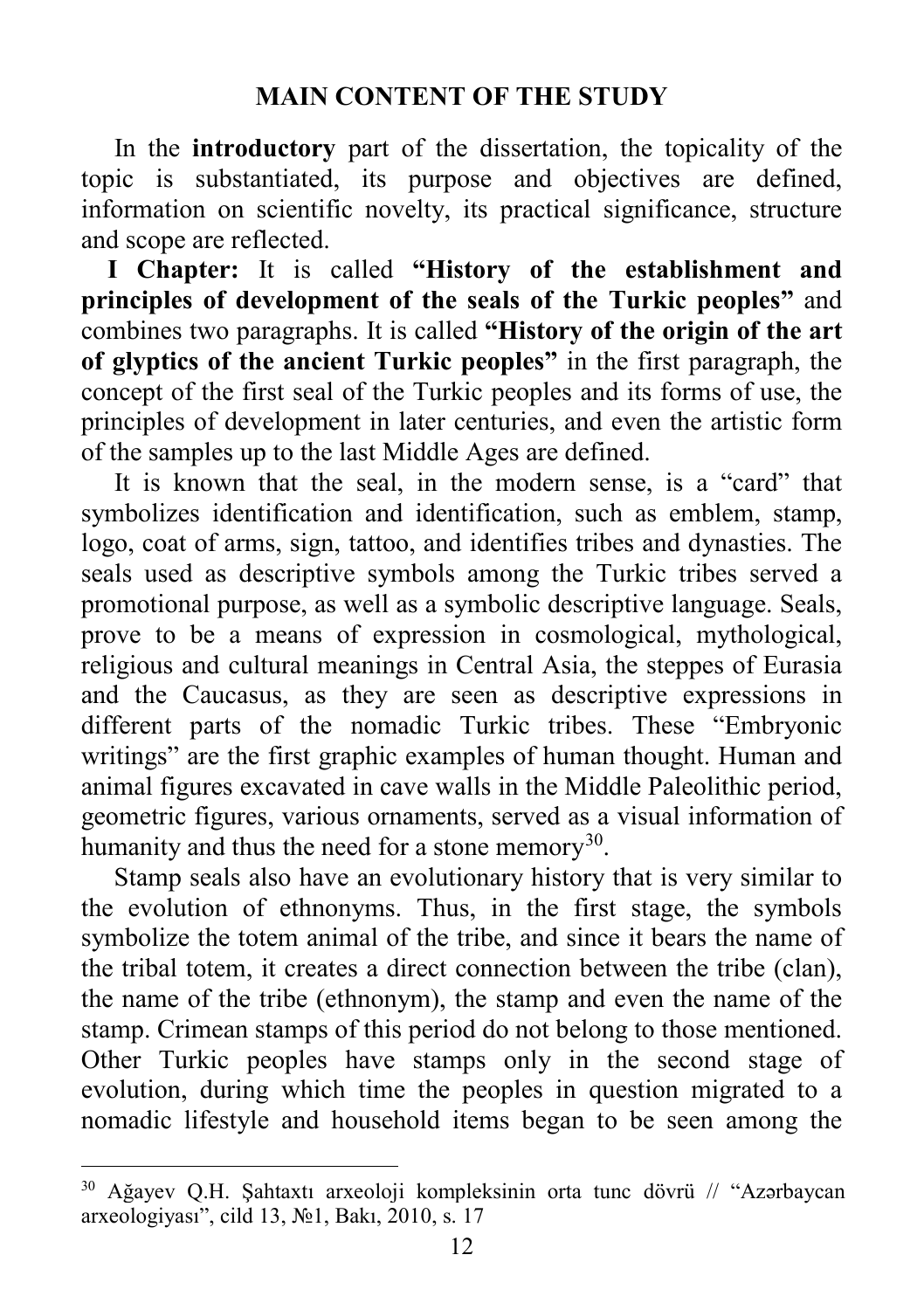stamps. These stamps were affixed to objects and tools used by people in everyday life. The signs consisted of curved and round lines. During this period, straight additional lines began to be seen. Traditionally, seals had a simple cut shape. Perhaps this is why we rarely come across double-stamped seals from a combination of simple seals. It should be noted that the Kazakh scientist Amancolov claims that additional lines or symbols (which were not very important) were always attached to the original stamp<sup>[31](#page-12-0)</sup>.

 In addition to the, in subdivisions that emerged after the separation of tribes or clans, some additions were made to the original seals or their position was changed while retaining the original form of the seals. If the seal was on a tombstone, a horizontal or vertical line was added.

 There are several examples of seals belonging to the Azerbaijani region preserved in the National History Museum, and in many cases with the form of writing on them, the addition of decorative elements gives its full form. There are also some stamps, which are presented to us as a proof of perfection in their writing style and artistic solution. Such examples, the inscriptions on them, the elegant design features show the high craftsmanship of the calligrapher who carried it out

 In general, the art of calligraphy reflects not only the art, but also the feelings and thoughts of the master who carries it out. Sometimes we feel a lyricism in the descriptions of ordinary, simple, and sometimes very flowing forms. Each example of calligraphy, which expresses the cultural values of the Turkic world on the art of seal, confirms its uniqueness. For example, the inscriptions in the central part of the ovalshaped seal, an early medieval example of Azerbaijan, as an element of linear expression, seem to divide the text into two parts, each of which can be understood separately. In the artistic design of the seal, the main border was used and it widely surrounded the center. The use of plant and geometric elements in the synthesis between the main border led to the creation of a successful composition on the seal. Giving a space from the edge of the border to the end allows the whole artistic expression to be seen more clearly. Leaf elements were used on the seal, in the main central part, where the inscriptions are given.

l

<span id="page-12-0"></span><sup>31</sup> Ağayev Q.H. Şahtaxtıda arxeoloji ekspedisiyasının 2009-cu il qazıntılarına həsr olunmuş hesabat // Azərbaycanda arxeoloji tədqiqatlar. Bakı, 2010.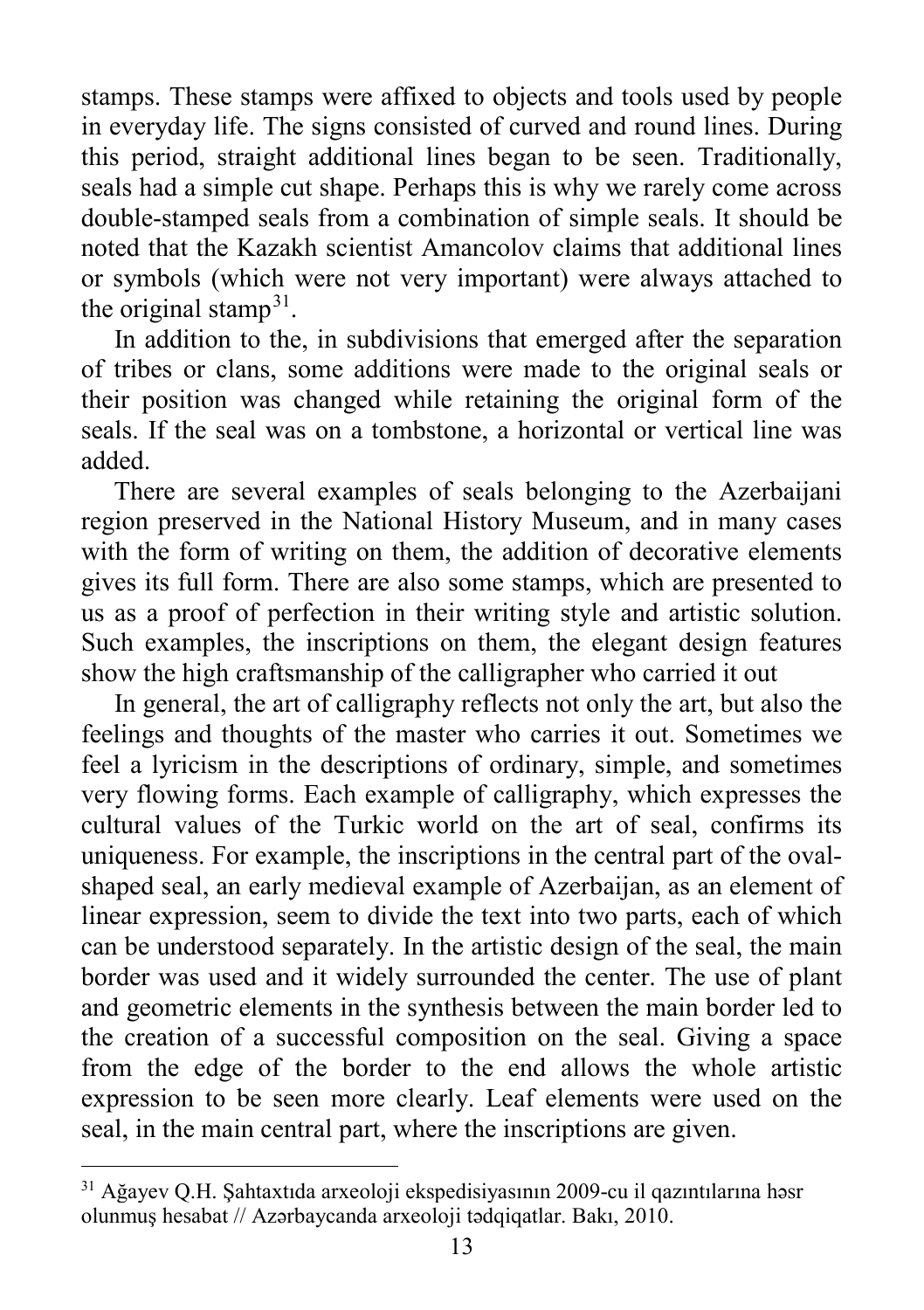In later times, the seal tradition developed further among the Turkic peoples and emerged in complex forms. This can be seen especially in the seals of the Ottoman-era sultans of Turkey.

 The art of sealing in the Ottoman Empire included arts such as calligraphy, calligraphy, embroidery and jewelry. which is a very powerful and complex field. Calligraphy is a reliable in Ottoman society was adopted as a profession. Ottoman seals are grouped according to their intended use as official, government, individual and talisman seals. Seals carved on materials such as gold, silver, bronze, copper and precious stones - agate, jasper and other materials are decorated with inscriptions in different lines, such as ornaments, lynx, naskh, basil, divani. Seals that are dug in small areas on the broken material in a special assembly and in reverse in a certain style require perfect skill, patience and labor. The material used to make the seals, and the patterns on them, which are solved by the stylistic features of the time, are delicate indicators of Ottoman culture and the art of sealing.

 The second of the first chapter is entitled **"Principles of development of the seals of the Turkic peoples"** it has been established since ancient times that research on the paragraph seals in the field of decorative and applied arts of the Turkic peoples developed as a separate field of art and became special importance. The ancient Hittite seal tradition was later continued in these Anatolian lands, and ring and button seals were also used. In the examples belonging to this art, the hieroglyphics together with the nail writing created conditions for the reading of the inscriptions on those seals.

 In general, the study of the principles of origin and development of the art of sealing the Turkic peoples reveals materials confirming the use of stamps, which are the traditional form of seal in Anatolia, both in the Ancient Bronze Age and the Neolithic period. Along with seals made of baked clay, stone carvings are also found. Due to their artistic design, seals were small in size and motifs at that time. The surfaces of the seals were convex and geometric ornaments were drawn on them..

 In the territory of ancient Azerbaijan, mainly ceramic vessels, other household items, seals with prints on jewelry are noteworthy. Even sealed ornaments made of metal glorified the traditions and religious beliefs of the people of that time. For example, in such examples, BC.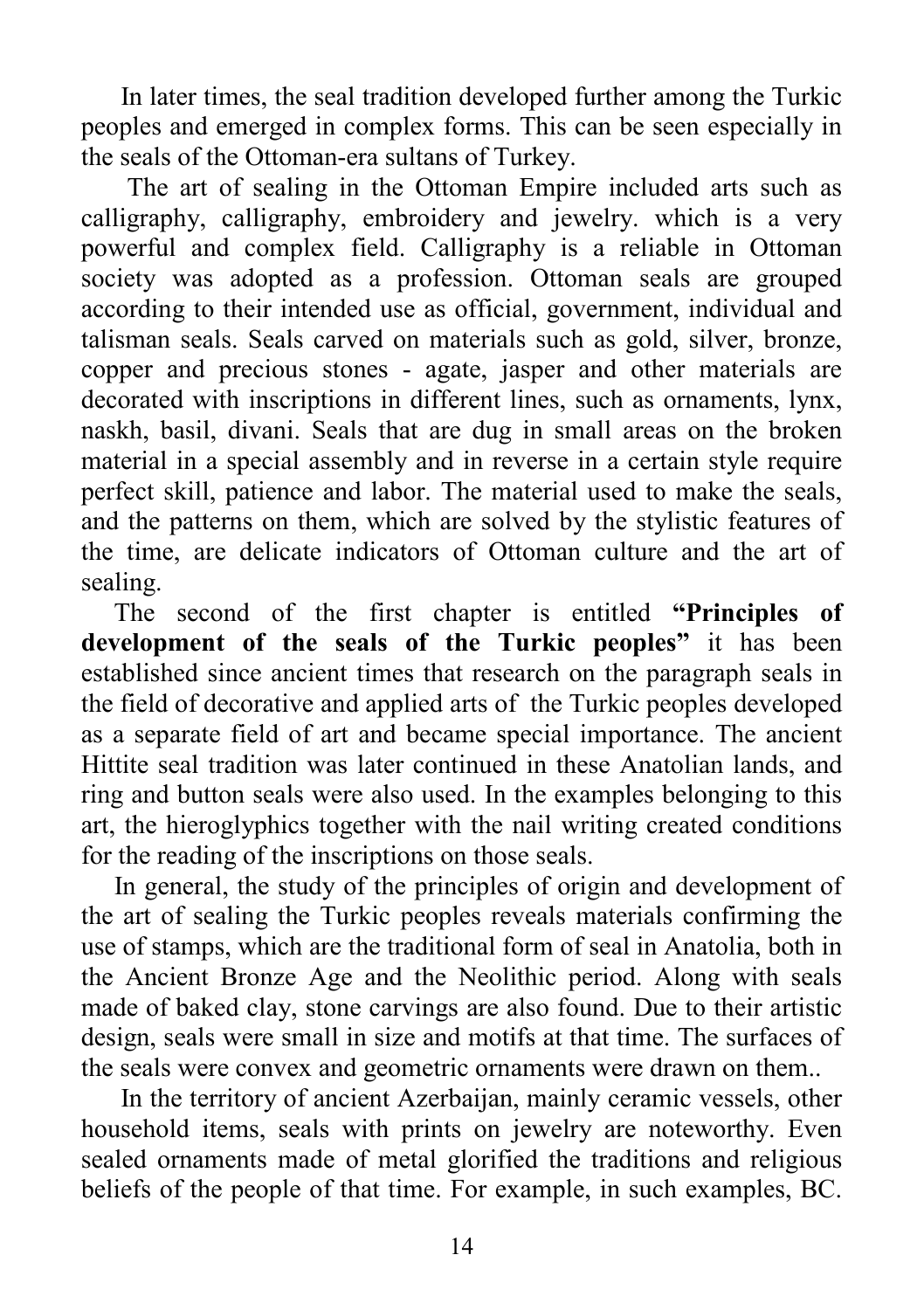Bronze rings of the VII-VIII centuries found in Mingachevir are noteworthy. The image of a man fighting with a lion, a warrior with a spear and a shield, as well as a man worshiping fire on these seals allow us to get an idea of the clothes and customs of the time. As noted by R. Efendi, "... *Greek, identical to the clothing, weapons, and household items described here in the information given by the scientist Strabo (63-19 centuries BC) about the people of the Caucasus we come across "[32](#page-14-0).*

 It belongs to the last stage of the Eneolithic, BC. Until the middle of the IV millennium ongoing, early Bronze Age in the formation of the Kur-Araz culture it belongs to the period of Leylatapa culture, which confirms the participation of Azerbaijan seals made of clay are of special importance. It was also in those times great proof of the existence of private property, social inequality valued as a significant finding. Similar seal samples were also found in the Boyuk Kesik settlement in the Agstafa region. Seals confirming the ownership of private property, reflecting the primary features, play a high role in the study of the history of Azerbaijan and the achievement of results. The seals found in Leylatapa are made of clay, cylindrical, they are rectangular in shape. Although their full shape is slightly deformed it is possible to consider about an artistic solution. On one of the rectangular seals found in Leylatapa explaining the meanings of the ancient Turkic beliefs such as "Wheel of fortune", "shamsi-gardan" is illustrated with a stamp that protects the view. This sign is a repeated several times on the seal when transferred to one. The systematic repetition of straight lines and the artistic expression formed by him was carried out with special skill. One of the interesting points is that this sign is found in the descriptions of various Oghuz tribes and their branches on the carpets woven in Izmir, Sivas and Amasya areas of Harmandali village in modern Turkey. The same as a protective, theoretical sign in the Guba school of carpet weaving at the time comes before us. Explains the connection of this sign found in the territory of Azerbaijan as all-Turkic marks.

 A seal, means a signature, coat of arms or stamp engraved on hard materials. Used throughout history in Mesopotamia, Egypt, Iran and

 $\overline{\phantom{a}}$ 

<span id="page-14-0"></span><sup>32</sup> Rasim Əfəndi. Azərbaycan incəsənəti / Əfəndi Rasim – Bakı, 2007, s. 67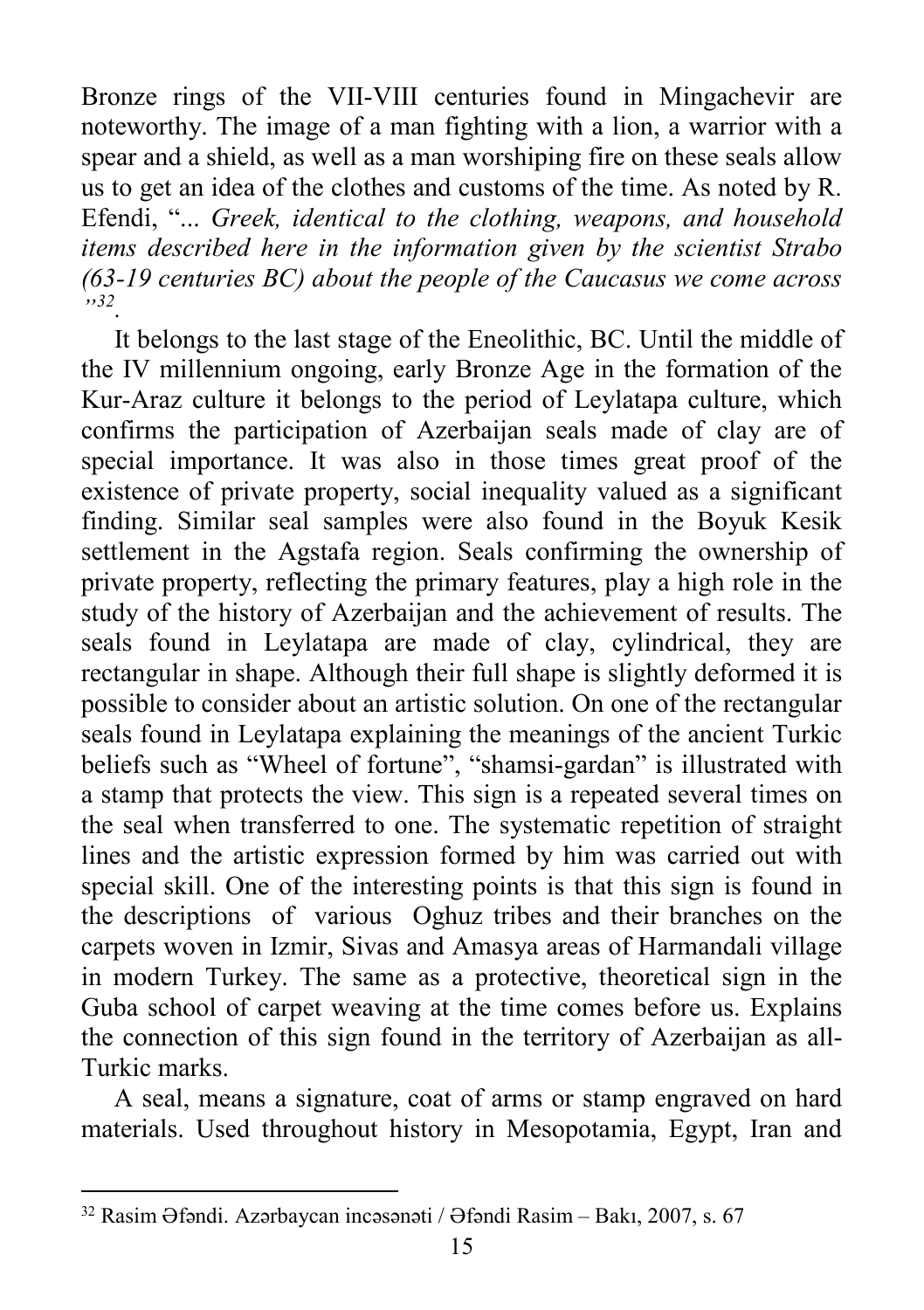Anatolia seals are made of materials such as silver, iron, bronze, ceramics, especially gold made or precious as emerald, amethyst, agate, turquoise, yaman stone, pearl seals were made on the stones. For proper output when pressed the inscriptions on the seals are reversed and used by printing ink. The seals were engraved with names, titles, verses or verses of the Holy Quran, as well as flowers and vines for decoration. 8-10 words per centimeter area engraved seals are available.

 The art of sealing was accepted as an independent art form in the Ottoman Empire. Seal masters had to master one or more types of writing, such as süls, talık, nesih, rika, and reyhani. In addition, digging inscriptions on a hard material in an aesthetic form, inverted and readable, was a difficult task that required great skill, patience and attention. Therefore, the masters of the seal engraved their names on one side of the seal with a delicate inscription.

Engraving in seal drilling The craftsmen engaged in work were called engravers and seal cutters. In Ottoman society, engraving was considered a reliable profession. Those who practiced this profession had to be both skilled, craftsmen and reliable people who never cheated. In addition, official or private the use of the seal in all affairs, the importance of the seal in public life, the rulers patronized this art, even some sultans like Mahmut II they further increased the credibility of the issue of creating a personal seal.

 Seals: the seal of the Humayuns (seal-i humayun), personal seals, waqf seals and official seals are also classified according to the area of use and the person used. The seals have different characteristics in terms of the material used and the art. For example, the Sultans had four seals, one emerald and three gold. According to the seals figuratively similar in shape. However, the seal of the Humayuns is a small oval, circle, square or octagon, and the seals of the higher rulers, such as the vizier and the prince, are some or round.

 The dissertation is entitled, **"Means of artistic expression in the seals of the Turkic peoples**.**"** In the first paragraph **Chapter II,** devoted to the study of the **"Artistic features of zoomorphic description seals"**. Seals depicting birds and animals appear sometimes in ornaments, sometimes in ordinary forms, and in many cases with a symbolic explanation is reported. The fact that they are few in number indicates that they are samples of individual craftsmen.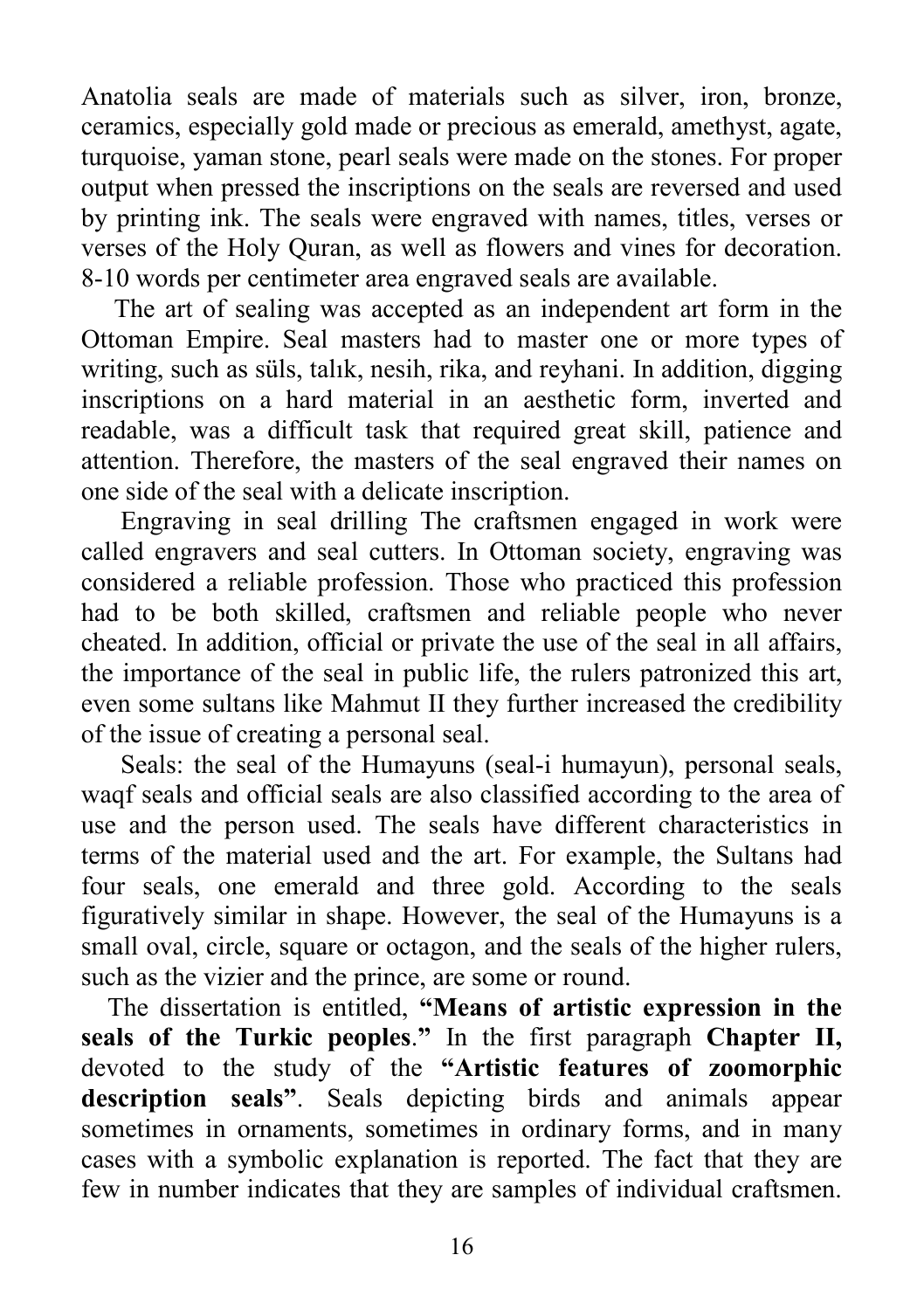Thus, in the seals of the Turkic-speaking peoples among the abstract symbols are bulls, gazelles, mountain goats, horses, wolves, birds of prey (eagles, hawks, hawks, etc.), rams, sheep, snakes and other animal motifs considered sacred by the ancient Turks. Animal-shaped seals, like other types of stamp seal, also vary in time and geography. In particular, seals depicting birds can be found both in Azerbaijan and in the field of seal art of other Turkic-speaking peoples. While they sometimes described real bird images, they were sometimes symbolic in the lives of every nation with their legendary bird shapes.

 Bird-shaped stamps in Azerbaijan, many are available. There has been even Genghis Khan and Shah Ismail Hatayi had "bird" tugh caps. Still b.e. there are examples of seals made of colored stones of the 3rd century, on which, along with other images, it is interesting to find images of birds that are appropriate and have any meaning. The image of a duck can be found in other Turkish seals. For example, a seal found on the 6th floor of the Hattusa Bogazkoy, Kuzey Bati Terrace, Turkey, depicts a duck floating on the water, or simply lying down.

 Among the examples of animal depictions, the main purpose was to have the marks of the Turkic peoples, the signs of recognition and distinction. In the past, examples reminiscent of the livestock of nomadic tribes prevailed. However, when you look at the subsequent seal images, it is especially noteworthy that these stamps are purely symbolic. For example, unlike nomadic animals that go to winter, lions or other wild animals, which symbolize power, are interested in the singing of forest animals. Or various forms of wolf images, which are a symbol of Turkism was taking place on the seals.

 In general, when looking at the images of animals on ancient seals, they are more likely to be presented in any pose, rather than in a calm, dull form. The seal, reminiscent of an elongated deer from the first century AD, is particularly noteworthy in this sense. Widespread in the folklore, art, as well as the attributes of statehood of the ancient Turkic peoples, the mythical image of the deer has always created interest among people as a benefactor and savior. At the same time, as many sources claim, in ancient times, images of deer symbolized the Sun. The above-mentioned rock paintings of Gobustan, Gamigaya and West Azerbaijan also confirm this. The image of a deer has been an object of worship among ancient tribes in Azerbaijan since ancient times, as a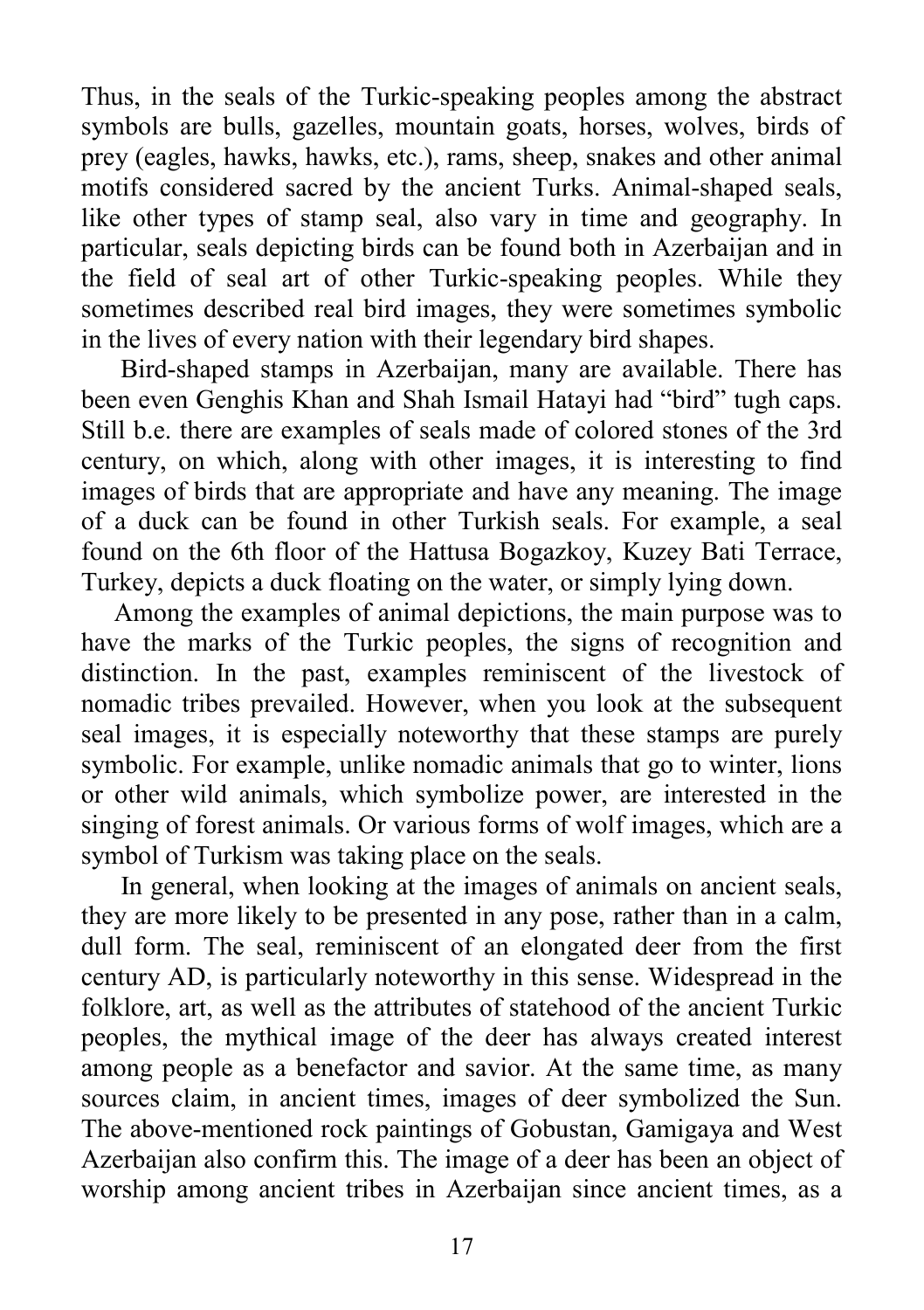symbol of kindness, and even there were tribes bearing the name "deer". The custom of burying deer is known from the Bronze Age graves in the territory of the present-day Khanlar region. According to I. Avsharova, *"Deer images symbolize the idea of sanctity and reproduction". [33](#page-17-0)* In this sense, the source of the deer images on the seals found among the exhibits of the National Museum of History of Azerbaijan has been confirmed.

 Most of the Anatolian examples of stamp seals depicting lions and lions date back to the Iron Age. Seals of lion-shaped paintings found in archeological excavations such as Gordion and Kaman-Kalehoyuk date back to the 6th century BC. It belongs to the first half of the first millennium. In the example of Gordion, the lion on the leg, in the example of Kaman and Alishar, is depicted in an elongated form. All this confirms that the image of a lion has been in Turkish seals since ancient times.

 The image of a cow also appears on many seal samples with its own distinctive or similar patterns. According to Oljas Suleymenov, the Abak / Ama the initial seal the name was "munk", a sacred creature (cow, bull) and a newborn baby formed by imitating the sounds it makes. According to him, the sound "mu" represents the circle, the world, the point in the center, and "nq" means the mother's womb, the origin of life, the embryo<sup>[34](#page-17-1)</sup>. In this sense, it is not surprising that the image of the cow as sacred and the creation of the world is painted on the seal.

 **II chapter,** half of the second, **"Imagery in the seals of the Turkic peoples"** it is noted that the imagery on early medieval seal patterns is sometimes solved with plot expressions, open singing of scenes, and sometimes with characteristic descriptions revealing people's ethnicity and individuality. is of great importance in the study of the history of applied art.

 Ancient seals of the Turkic peoples also had symbolic marks depicting human figures, warriors and husbands. However, the artistic solution of the seals we come across with different human images

<span id="page-17-0"></span> $\overline{\phantom{a}}$ <sup>33</sup> Seyidov A. Q. Naxçıvan Tunc dövründə / A.Q.Seyidov – Bakı, 2000, s. 23

<span id="page-17-1"></span><sup>&</sup>lt;sup>34</sup> Сулейменов О. Язык письма. Взгляд в доисторию – о происхождении письменности и языка малого человечества / О.Сулейменов – Алматы-Рим, 1998.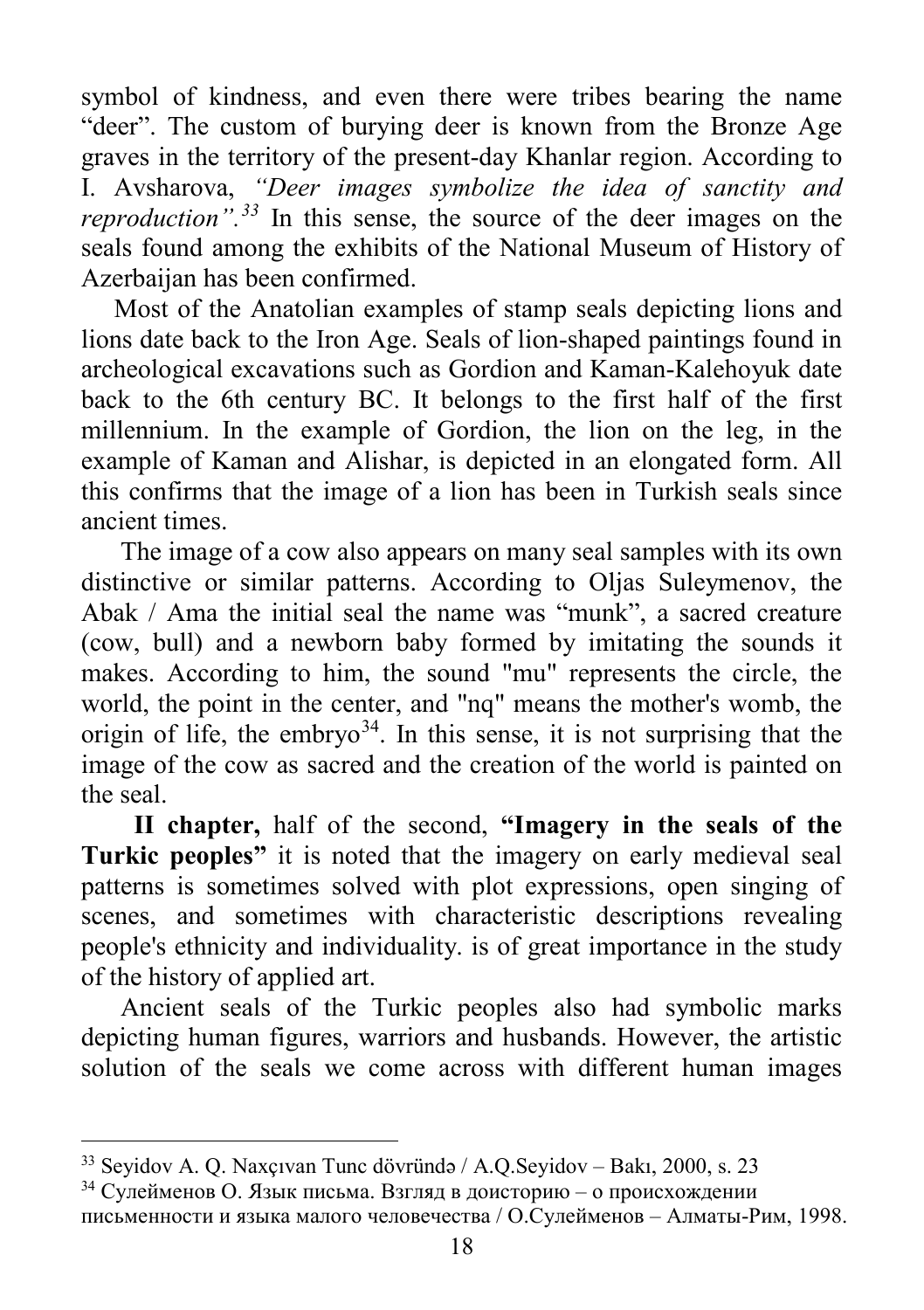reflects the common psychology of the Turkic-speaking peoples since ancient times.

 The main point of interest in the glorification of the image of an ancient warrior figure in the exposition of the National Museum of History of Azerbaijan and its choice as a form of seal is, as a rule, engraved meaning on a small material. The seal confirming the mark of any Turkic tribe is given in a very precise and vivid image with its high artistic solution.

 In anthropomorphic symbols, images of warriors or horsemen were solved by special symbols. However, the clear description in the form of a glyptic belonging to the I-III centuries proves that it belongs to the form of a seal that belongs to a member that does not repeat each other. In general, the depiction of human beings on seals, their figurative form, and in many cases, collective, plot descriptions of people, began to develop from ancient times by various means. Before the time, it is closely found in the samples of the decision-making of small medallions and seals. It is possible to follow this in artistic expression in the art of both Western countries and the Turkish peoples in the art of different forms.

 Among the seals created in the early Middle Ages, ring-seals also attract attention with their interesting and tasteful design. The seal with a bust on it has special attention. Ring-seal, agate, gold-framed, rectangular.

 When you pay attention to the plot drawings on many stamps, the interesting aspects of the work of art, created in a small area, attract attention. The mold for the seal with the image of "A young winged boy riding a galloping horse" is noteworthy. It is vividly described that the two horses in the chariot ran fast. The moment when the young man sitting in the back hit them with a whip in his hand is given a plastic solution of all the details.

 Chapter, in the third paragraph of the chapter **"Artistic solution of writing and signs on the seals of the Turkic peoples"**. In the early Middle Ages, seals solved with special linear symbols, over time, it already has its own meaning in directly signed inscriptions, It is reported from the beginning of the confirmation of social and political affiliation. The seals of the Turkic peoples have different explanations of the inscriptions and signs, its existence to the sources of its stamps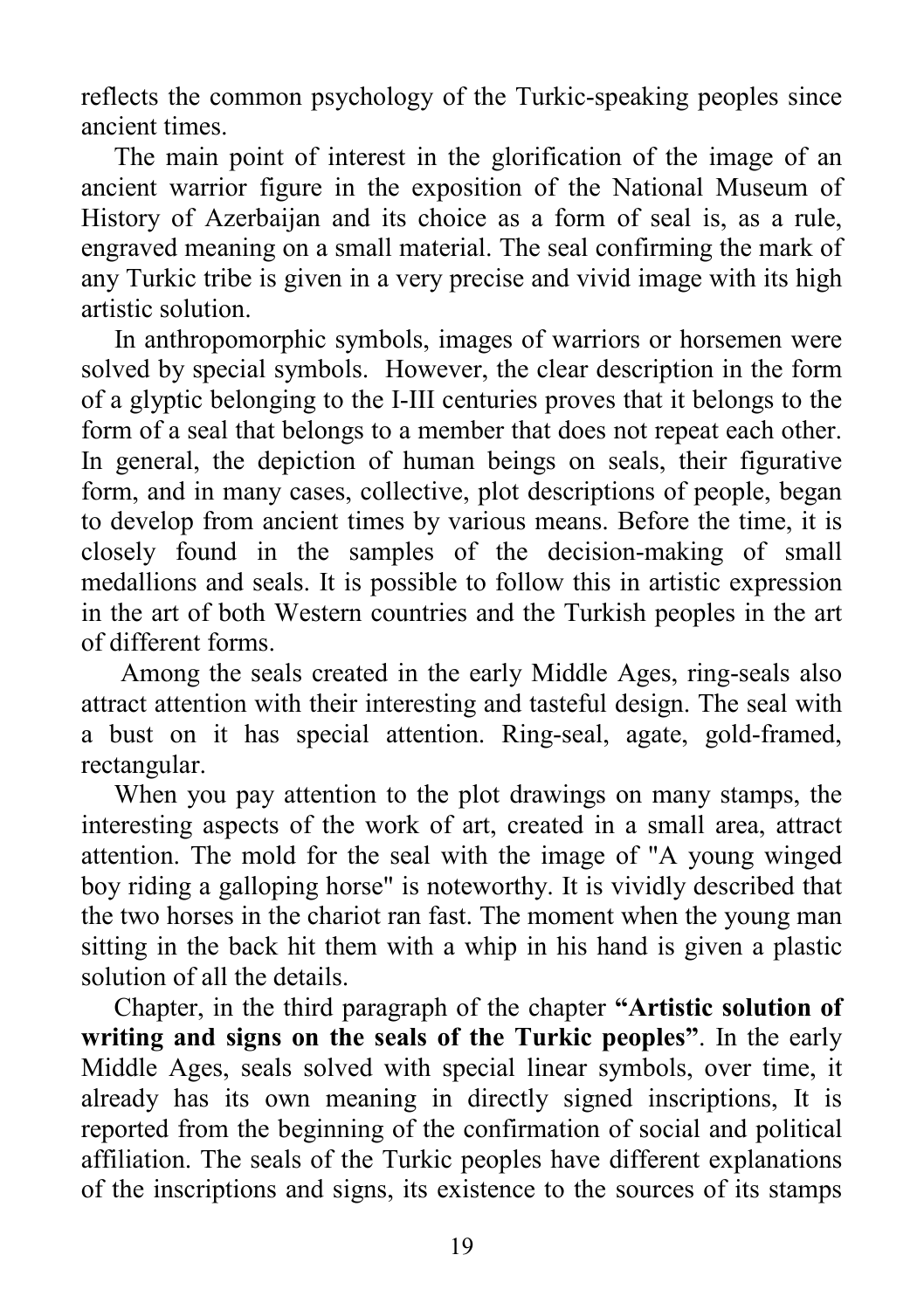dating back to very ancient times puts forward a request to apply. Seals such as petroglyphs, pictograms, symbols, heraldry, and later inscriptions were of great importance not only in the Turkic world, but in the whole human world. The marks and inscriptions on the Turkish seals, as well as their social, political, public, individual purpose, each of them as an example of art, while preserving traces of the past, are also of great importance in the study of certain historical sources. It is especially important to have common signs for the whole Turkic world.

 In general, seals were considered a serious area as a bearer of their own marks, such as ethnicity, graphic signs of territorial affiliation, the importance of the state attributes of the ancient and medieval Turkic states.

 There are many seal samples that, the inscriptions on them are marked with the stamps of the ancient Turkish alphabet. While people used to express their ideas in signs and descriptions, in more advanced times, the stamp that was written in the literal forms of the signs signifying ethnicity, seals engraved on it are more common.

 In the seals of the early Middle Ages, we already see the emergence of different nuances and forms of the period of classical feudalism. This can be explained by changes in both material and form. The basis of the changes and one of the reasons is the formation of seals with inscriptions. While it is more common in previous descriptions to have signs or other descriptions, we see that the seals of these periods bear the name and signature of the person to whom they belong, or other specimens of explanatory writing.

 The rectangular bronze sample from 1287 reads more clearly and fluently. The pattern with the handle is quadrangle. Here the written expressions are read more clearly and fluently. The part of the quadrangle with inscriptions has a simple border. Border text, which does not use any decorative elements, allows you to read more easily without creating confusion. Starting from the middle of the right part, the small open triangular shape along the length of the upper border is repeated, bringing aesthetics to the beauty of the writing. The sequential flow of the form, along with the solution of the text in a special calligraphic pattern, does not end with the appearance of a simple form of thought, but tries to give it an aesthetic solution. The words "Servant of Hassan" and "his servant" are engraved on the seal,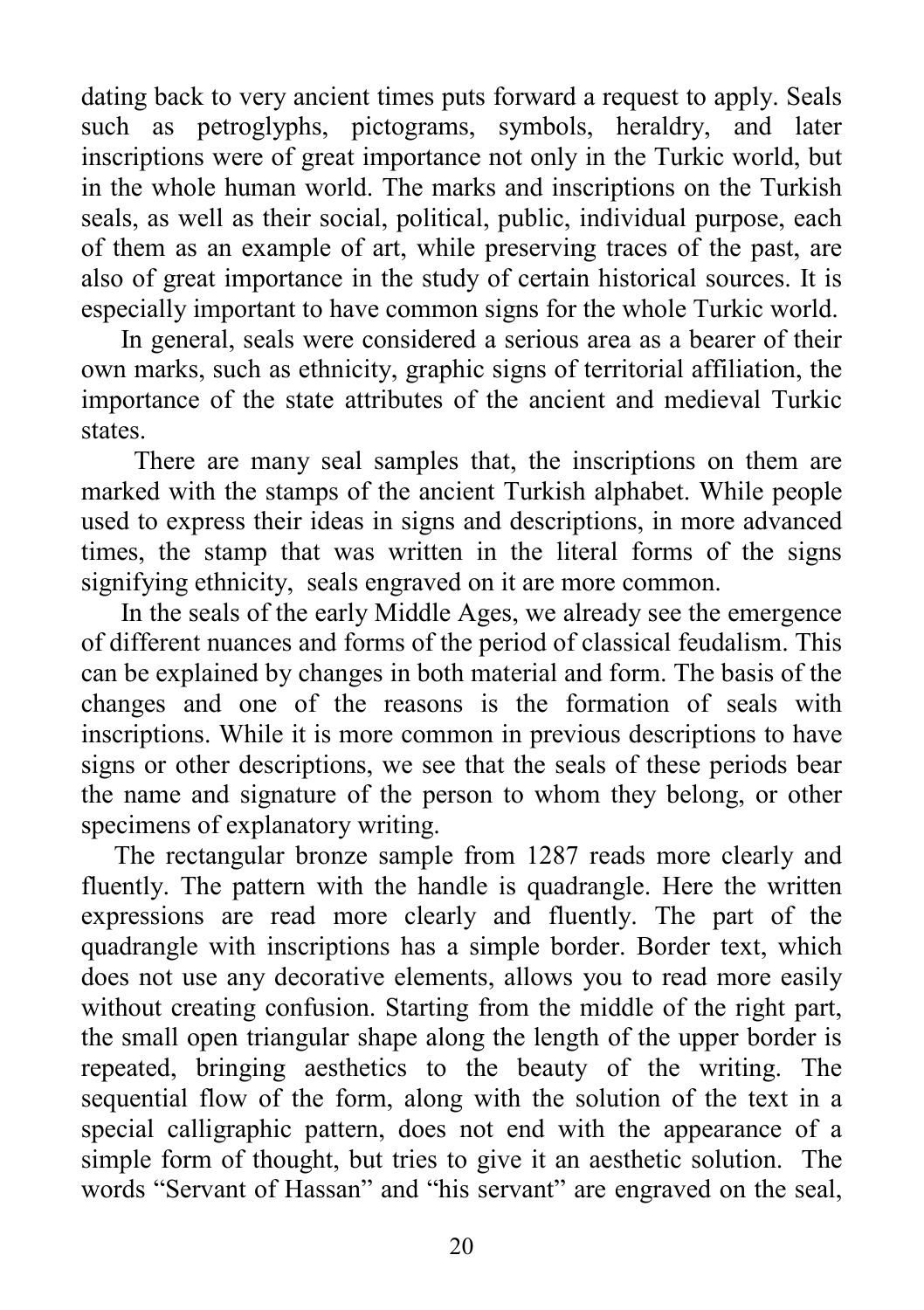which explains the purpose of the seal, which is one of the main attributes of confidential documentation of employees of the ruling system. The inscription on the slightly convex part of the surface, with simple borders and small decorative elements, is a bright samples of medieval Azerbaijani seal.

 Bronze was used in the implementation of another oval-shaped seal with the signature "Reza Hussein" in the Arabic alphabet. The fact that it also has a handle has already taken on a traditional form and manifests itself in most of the medieval seals of the classical feudal period. Due to the transverse oval shape of the seal, the elegant design of the inscription of the Arabic alphabet attracts attention.

 **As a result**, the research on the topic was completed and the following results were obtained:

 - Since ancient times, the seals in the field of decorative and applied arts of the Turkic peoples have developed as a separate field of art and have acquired a special significance;

 - The art of sealing of the Turkic peoples in ancient times is very old in its line of development from time immemorial to prehistoric times. Formerly a simple line with elements, then stamps, various descriptions, until recent times in time, with words expressed in different writing styles evaluated;

 - Seals depicting birds and animals sometimes appear as ornaments, sometimes in ordinary forms, and in many cases with a symbolic explanation. Their small number indicates that they are an example of an individual artist;

 - The images on the samples of early medieval seals are of great importance in the study of the history of decorative-applied art as examples of craftsmanship, sometimes resolved by plot drawings, open chanted of scenes, and sometimes by characteristic descriptions revealing people's ethnicity and individual characteristics;

 - In the early Middle Ages, seals, solved with special linear symbols, over time began to confirm their meaning, social and political affiliation with directly signed inscriptions;

 - The study of the artistic features of the seals of the Turkic peoples, from ancient times to the late Middle Ages, has been confirmed by generalizing the ideas and principles of Turkism that underlie this developing art.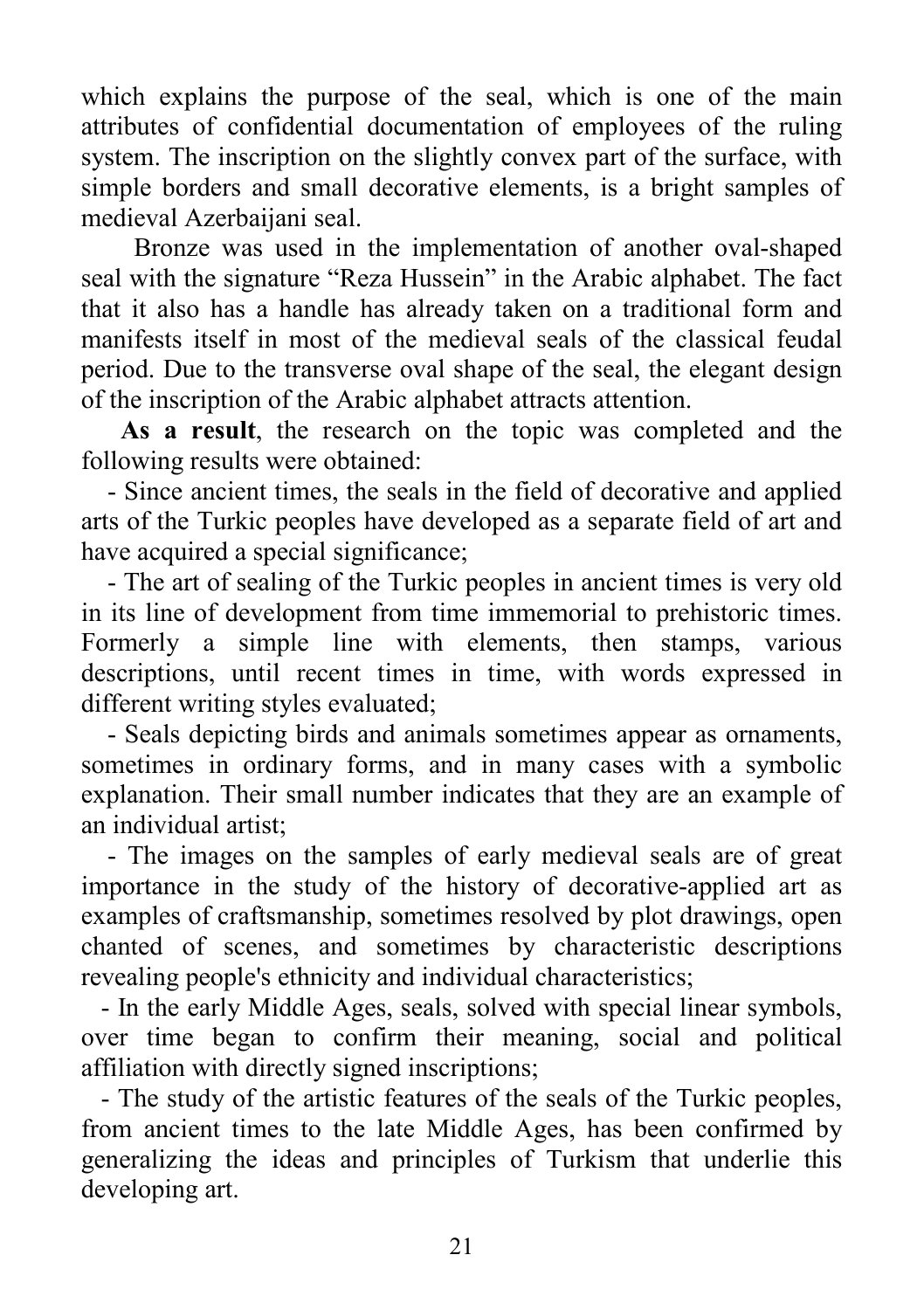### **The main content of the research work is reflected in the following articles published by the applicant on the subject:**

1. Художественные особенности керамических печатей из погребений Карагеюк близ Коньи // «Научные исследования в сфере гуманитарных наук: открытия XXI века». Материалы IV Международной научно-практической конференции. 22-23 сентября 2016 г. Пятигорск. с. 250-254.

2. Türk xalqlarının möhürlərinin yaranma tarixi və ilkin inkişaf prinsipləri // "Sivilizasiya". Bakı Avrasiya Univrsitetinin məqalələr toplusu. İSSN 2519-4003 e-İSSN 2519-4011, cild 6 №3, Bakı, 2017(35), s. 181-184.

3. Türk xalqlarının möhürlərində obraz təsvirlərinin bədii həlli // "Elmi əsərlər" ADMİU-nun məqalələr toplusu. İSSN-2221-7576, №26, Bakı, 2018, s. 121-126.

4. Türk xalqlarının möhürlərində yazı və işarələrin bədii həlli // "Sənət Akademiyası". ISSN 2219-9837 №1(6). Bakı, 2019, s. 42-47.

5. Художественные особенности печатей с изображением птиц // «Paradigmata poznani», ISSN 2336-2642. №1, Praqa, ÇR, 2019, s.83- 86.

6. Türk xalqlarına aid heyvan təsvirli möhürlərin bədii xüsusiyyətləri // "axtarışlar", Azərbaycan MEA-nın Naxçıvan bölməsi İncəsənət, Dil və Ədəbiyyat institutu. İSSN 2311-8482. №3, cild 11, Naxçıvan, 2019, s. 124-128.

7. Семантические значения печатей тюрских народов // "Colloqium-jurnal". İSSN 2520-6990. №21(108), Warszawa, Polska, 2021, s. 71-73.

8. Türk xalqlarının möhürlərində işarələrin bədii xüsusiyyətləri // Karabağh İnternational Conqress of Modern Studies in Social and Human Sciences". Full Text Book-II. İSBN: 978-605-70719-1-0. June 17-19, 2021. Karabağh, Azərbaycan, s. 313-317.

9. Orta əsr Türk xalqlarının möhürlərinin inkişaf prinsipləri // Azərbaycan MEA, Elm Tarixi institutu "Elm tarixi və elmşünaslıq: fənlərarası tədqiqatlar" mövzusunda II beynəlxalq elmi konfrans. İSSN-L:2788-9831. Bakı, 15 Oktyabr 2021. s. 305-309.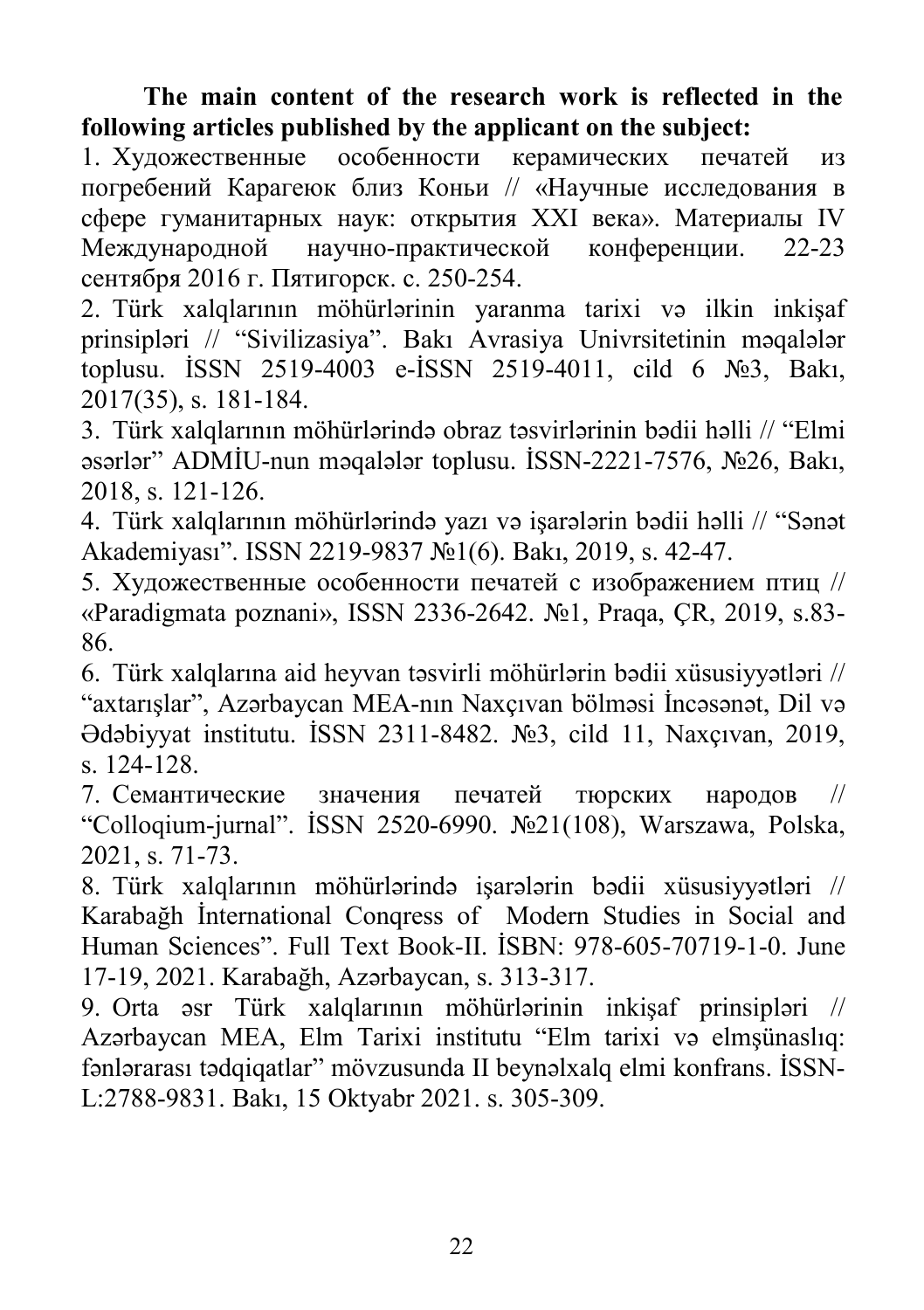The defense will be held on 01 June in 2022 at 11:00 at the meeting of the Dissertation Council PhD 2.34 of Supreme Attestation Commission under the President of the Republic of Azerbaijan operating at Azerbaijan State Academy of Arts.

Address: Azerbaijan State Academy of Arts AZ 1029 Baku city, H.Aliyev aven, 26

Dissertation is accessible at the library of Azerbaijan State Academy of Arts

Electronic versions of dissertation and abstract are available on the official website of Azerbaijan State Academy of Arts [www.azra.edu.az](http://www.azra.edu.az/)

Abstract was sent to the required addresses on 28 Aprel 2022